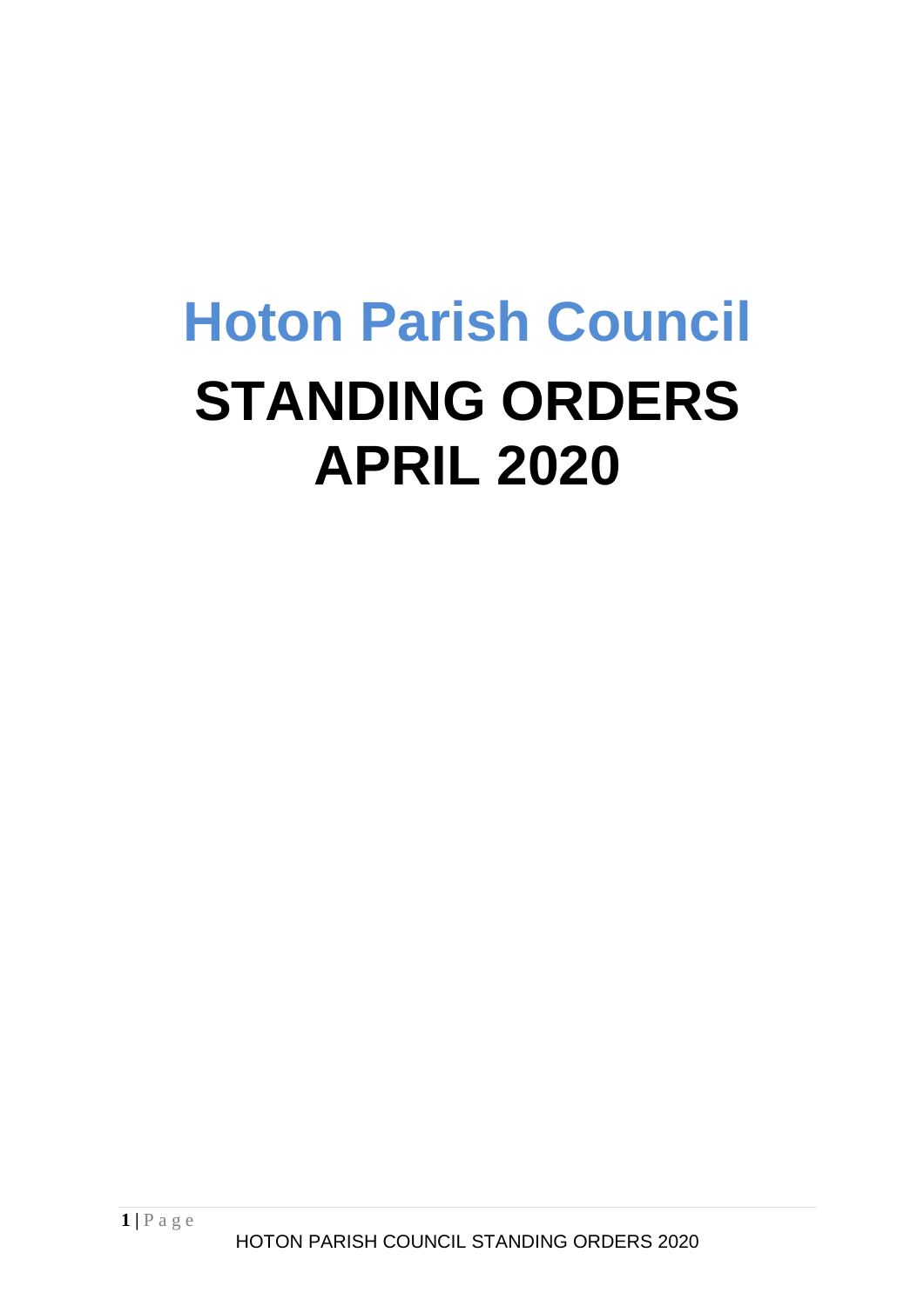| 1.              |                                                                |  |
|-----------------|----------------------------------------------------------------|--|
| 2.              |                                                                |  |
| 3.              |                                                                |  |
| 4.              |                                                                |  |
| 5.              |                                                                |  |
| 6.              | EXTRAORDINARY MEETINGS OF THE COUNCIL, COMMITTEES AND SUB-     |  |
| 7.              |                                                                |  |
| 8.              |                                                                |  |
| 9.              | MOTIONS FOR A MEETING THAT REQUIRE WRITTEN NOTICE TO BE        |  |
|                 | 10. MOTIONS AT A MEETING THAT DO NOT REQUIRE WRITTEN NOTICE 12 |  |
| 11 <sub>1</sub> |                                                                |  |
|                 |                                                                |  |
|                 |                                                                |  |
|                 |                                                                |  |
|                 |                                                                |  |
|                 |                                                                |  |
|                 |                                                                |  |
|                 |                                                                |  |
|                 |                                                                |  |
|                 |                                                                |  |
|                 | 21. RESPONSIBILITIES UNDER DATA PROTECTION LEGISLATION 21      |  |
|                 |                                                                |  |
|                 |                                                                |  |
|                 | 24. COMMUNICATING WITH DISTRICT AND COUNTY OR UNITARY          |  |
|                 |                                                                |  |
|                 |                                                                |  |
|                 |                                                                |  |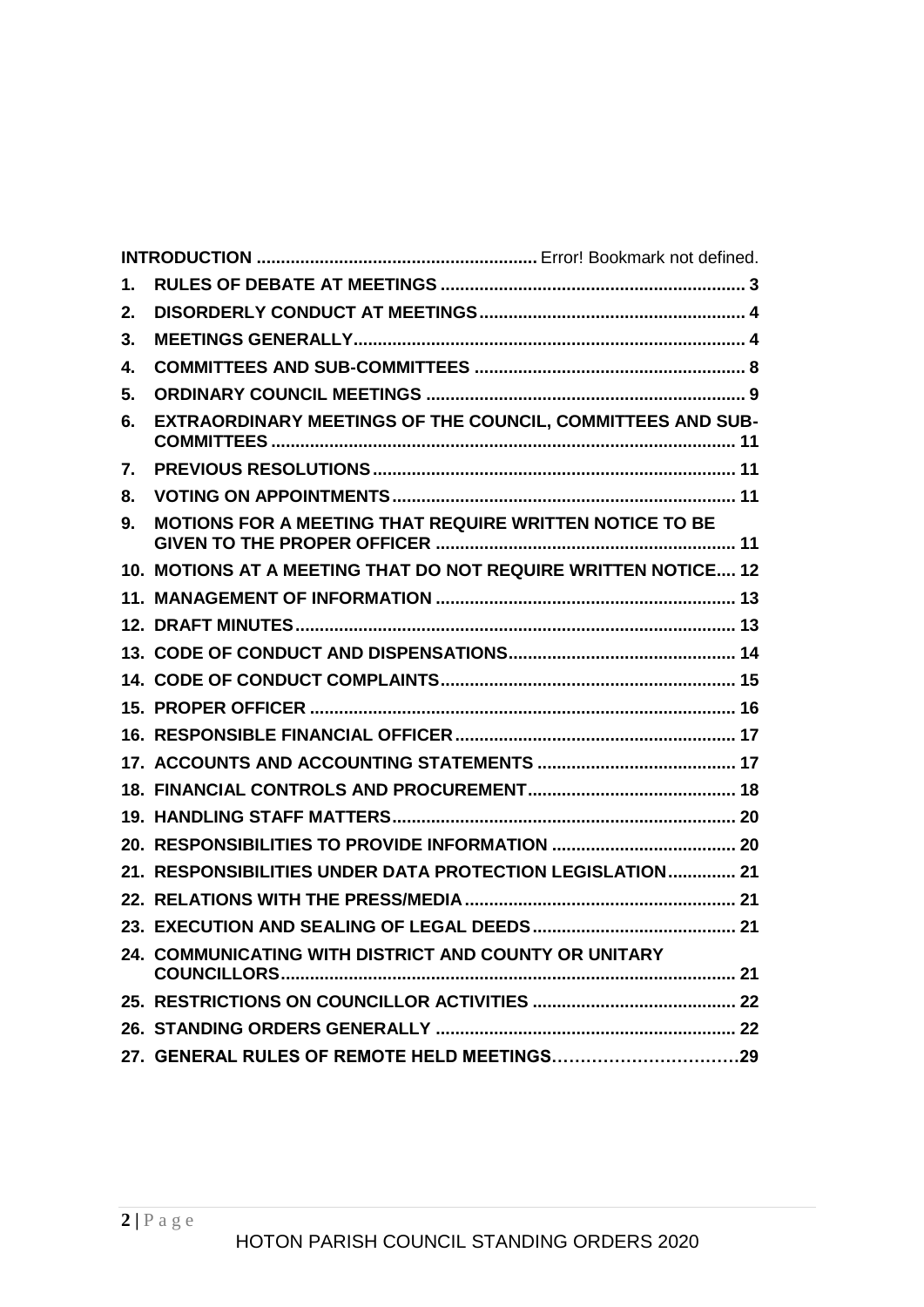#### <span id="page-2-0"></span>1. ● **RULES OF DEBATE AT MEETINGS**

- a Motions on the agenda shall be considered in the order that they appear unless the order is changed at the discretion of the chairman of the meeting.
- b A motion (including an amendment) shall not be progressed unless it has been moved and seconded.
- c A motion on the agenda that is not moved by its proposer may be treated by the chairman of the meeting as withdrawn.
- d If a motion (including an amendment) has been seconded, it may be withdrawn by the proposer only with the consent of the seconder and the meeting.
- e An amendment is a proposal to remove or add words to a motion. It shall not negate the motion.
- f If an amendment to the original motion is carried, the original motion (as amended) becomes the substantive motion upon which further amendment(s) may be moved.
- g An amendment shall not be considered unless early verbal notice of it is given at the meeting and, if requested by the chairman of the meeting, is expressed in writing to the chairman.
- h A councillor may move an amendment to his own motion if agreed by the meeting. If a motion has already been seconded, the amendment shall be with the consent of the seconder and the meeting.
- i If there is more than one amendment to an original or substantive motion, the amendments shall be moved in the order directed by the chairman of the meeting.
- j Subject to standing order 1(k), only one amendment shall be moved and debated at a time, the order of which shall be directed by the chairman of the meeting.
- k One or more amendments may be discussed together if the chairman of the meeting considers this expedient but each amendment shall be voted upon separately.
- l A point of order shall be decided by the chairman of the meeting and his decision shall be final.
- m When a motion is under debate, no other motion shall be moved except:
	- i. to amend the motion;
	- ii. to proceed to the next business;
	- iii. to adjourn the debate;
	- iv. to put the motion to a vote;
	- v. to ask a person to be no longer heard or to leave the meeting;
	- vi. to refer a motion to a committee or sub-committee for consideration;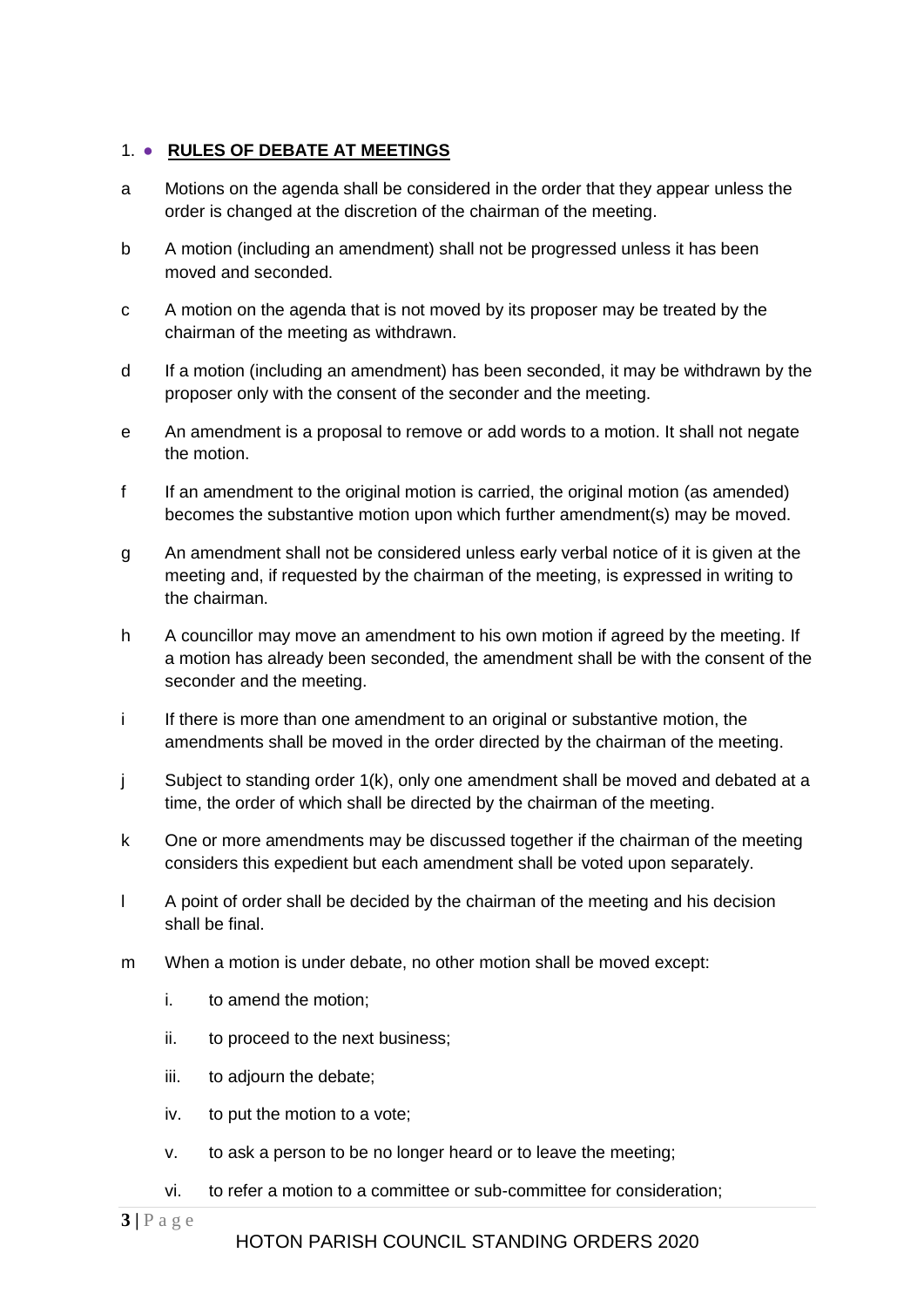- vii. to exclude the public and press;
- viii. to adjourn the meeting; or
- ix. to suspend particular standing order(s) excepting those which reflect mandatory statutory or legal requirements.
- s Before an original or substantive motion is put to the vote, the chairman of the meeting shall be satisfied that the motion has been sufficiently debated and that the mover of the motion under debate has exercised or waived his right of reply.

#### <span id="page-3-0"></span>2. ● **DISORDERLY CONDUCT AT MEETINGS**

- a No person shall obstruct the transaction of business at a meeting or behave offensively or improperly. If this standing order is ignored, the chairman of the meeting shall request such person(s) to moderate or improve their conduct.
- b If person(s) disregard the request of the chairman of the meeting to moderate or improve their conduct, any councillor or the chairman of the meeting may move that the person be no longer heard or be excluded from the meeting. The motion, if seconded, shall be put to the vote without discussion.
- c If a resolution made under standing order 2(b) is ignored, the chairman of the meeting may take further reasonable steps to restore order or to progress the meeting. This may include temporarily suspending or closing the meeting.

#### <span id="page-3-1"></span>3. **MEETINGS GENERALLY**

- Full Council meetings Committee meetings Sub-committee meetings **Remote Meetings**
- ● a **Meetings shall take place at a time and date as the Council shall determine**  LAPCP Regulations 2020 Part 2 Reg 4(a)
	- b **Council may alter the frequency, move or cancel such meetings.** LAPCP Regulations 2020 Part 2 Reg 4(a)
- ● c **A meeting of a local authority is not limited to a meeting of persons all of whom, or any of whom, are present in the same place and any reference to a "place" where a meeting is held, or to be held, includes reference to more than one place including electronic, digital or virtual locations such as internet locations, web addresses or conference call telephone numbers.** LAPCP Regulations 2020 Part 2 Reg 5 (1)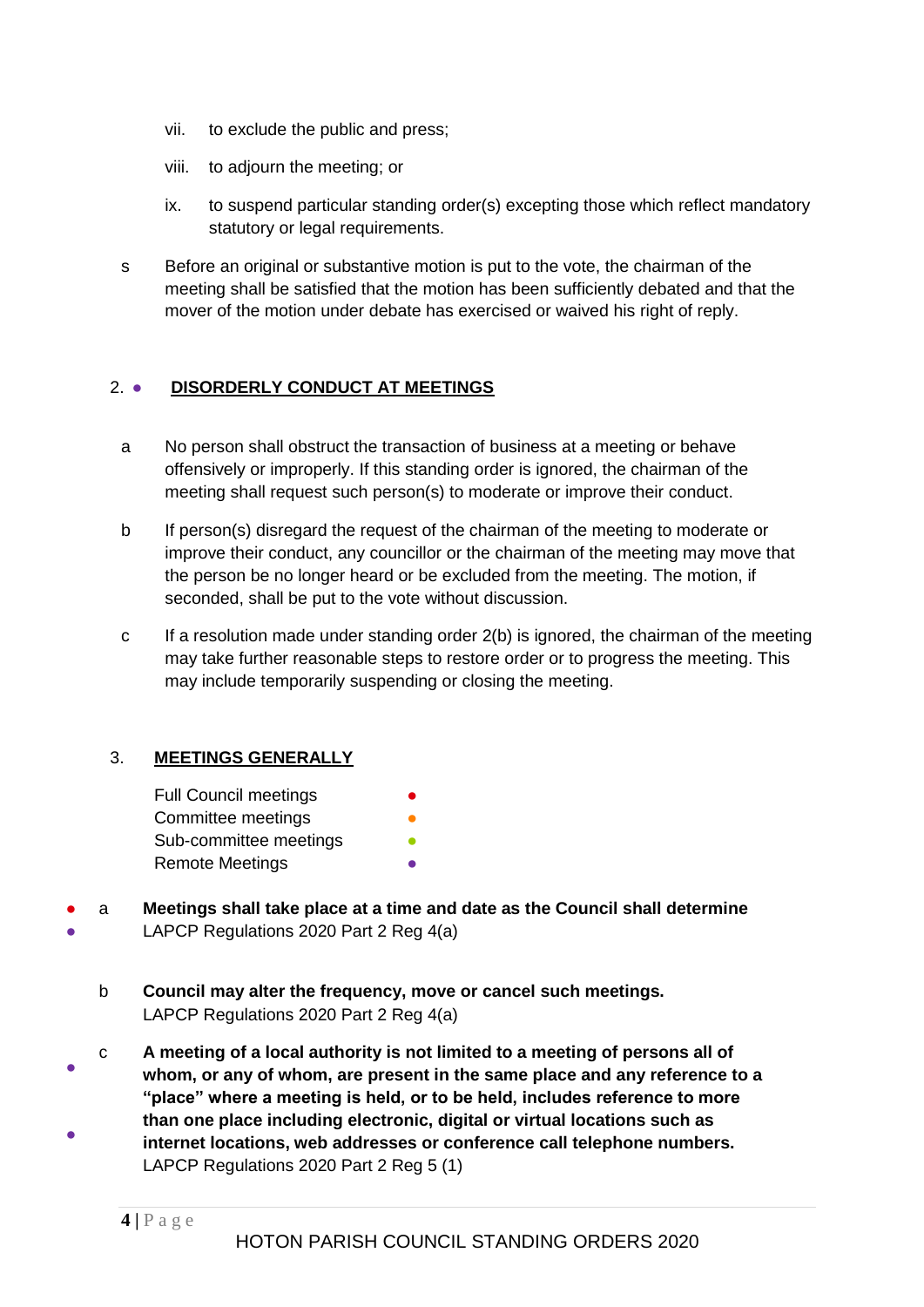d **Members(including members of the public) in remote attendance attends the meeting at any time if all of the conditions in subsection are satisfied:**

**(a) to hear, and where practicable see, and be so heard and, where practicable, be seen by, the other members in attendance,**

**(b) to hear, and where practicable see, and be so heard and, where practicable, be seen by, any members of the public entitled to attend the meeting in order to exercise a right to speak at the meeting, and**

**(c) to be so heard and, where practicable, be seen by any other members of the public attending the meeting.** LAPCP Regulations 2020 Part 2 Reg 5 (2) (3) & (4**)**

- ● e **The minimum three clear days for notice of a meeting does not include the day on which notice was issued, the day of the meeting, a Sunday, a day of the Christmas break, a day of the Easter break or of a bank holiday or a day appointed for public thanksgiving or mourning.**
- ● f **The minimum three clear days' public notice for a meeting does not include the day on which the notice was issued or the day of the meeting unless the meeting is convened at shorter notice**
- ● ● g **Meetings shall be open to the public unless their presence is prejudicial to the public interest by reason of the confidential nature of the business to be transacted or for other special reasons. The public's exclusion from part or all of a meeting shall be by a resolution which shall give reasons for the public's exclusion.**
- **Member and public access to documents and remote access of public and press to a local authority meeting to enable them to attend or participate in that meeting by electronic means, including by telephone conference, video conference, live webcasts, and live interactive streaming.** LAPCP Regulations 2020 Part 2 Reg 6(b) (c)
- h **A meeting being "open to the public" include access to the meeting through remote means including (but not limited to) video conferencing, live webcast, and live interactive streaming and where a meeting is accessible to the public through such remote means the meeting is open to the public whether or not members of the public are able to attend the meeting in person;**

LAPCP Regulations 2020 Part 2 Reg 13(a)

- i **Being "present" at a meeting include access through remote means mentioned in paragraph (a) above."**  LAPCP Regulations 2020 Part 2 Reg 13(b)
- j Members of the public may make representations, answer questions and give evidence at a meeting which they are entitled to attend in respect of the business on the agenda.

●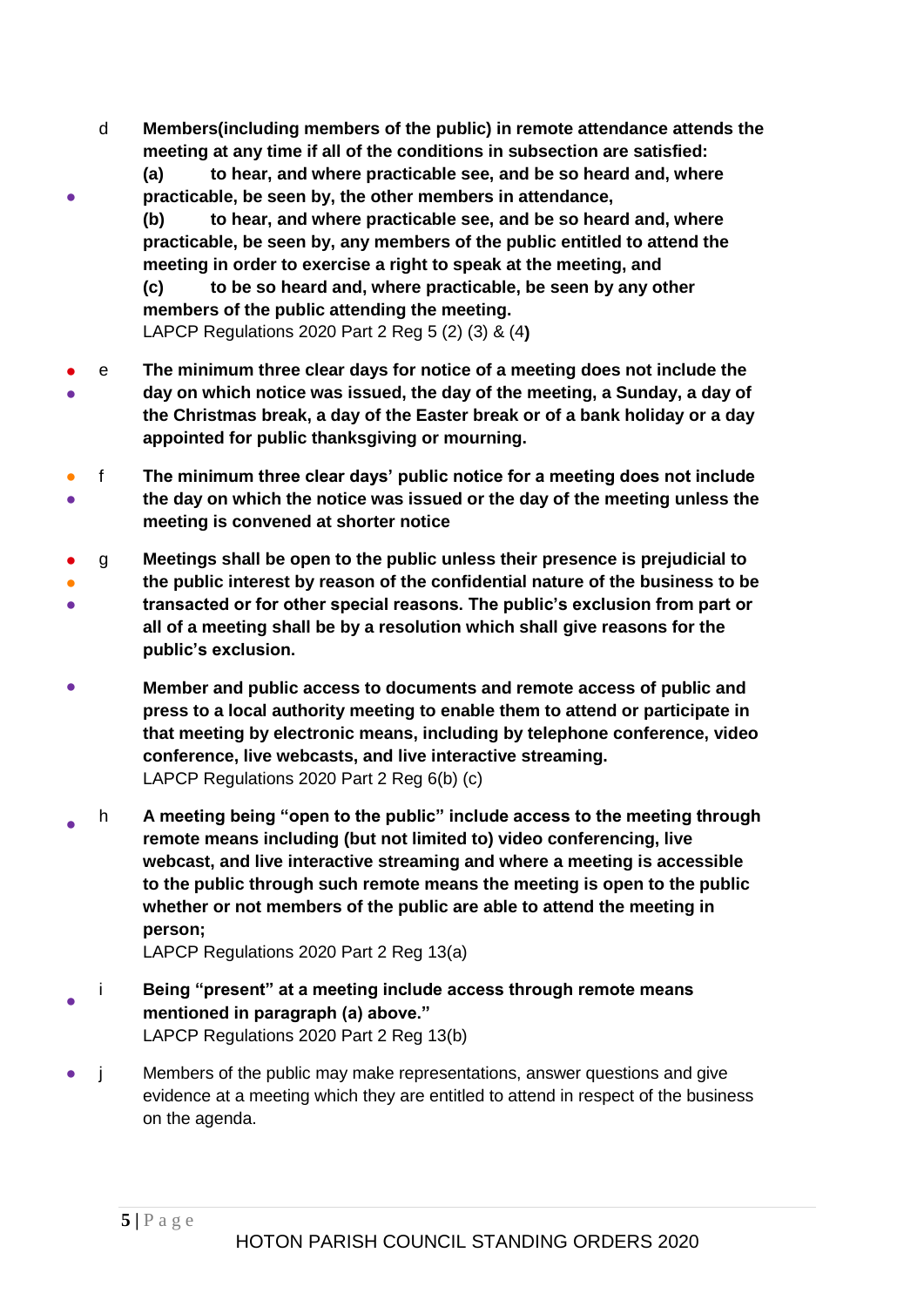- k The period of time designated for public participation at a meeting in accordance with standing order 3(i) shall not exceed 10 minutes unless directed by the chairman of the meeting.
- l In accordance with standing order 3(j), a question shall not require a response at the meeting nor start a debate on the question. The chairman of the meeting may direct that a written or oral response be given.
- m A person who speaks at a meeting shall direct his comments to the chairman of the meeting.
- n Only one person is permitted to speak at a time. If more than one person wants to speak, the chairman of the meeting shall direct the order of speaking.
- o **Subject to standing order 3(s), a person who attends a meeting is permitted**
- ● **to report on the meeting whilst the meeting is open to the public. To "report" means to film, photograph, make an audio recording of meeting proceedings, use any other means for enabling persons not present to see or hear the meeting as it takes place or later or to report or to provide oral or written commentary about the meeting so that the report or commentary is**

**available as the meeting takes place or later to persons not present.**

- ● p **A person present at a meeting may not provide an oral report or oral commentary about a meeting as it takes place without permission.**
- ●
- ● q **The press shall be provided with reasonable facilities for the taking of their report of all or part of a meeting at which they are entitled to be present.**
- ● r **Subject to standing orders which indicate otherwise, anything authorised or required to be done by, to or before the Chairman of the Council may in his absence be done by, to or before the Vice-Chairman of the Council (if there is one).**
- ● s **The Chairman of the Council, if present, shall preside at a meeting. If the Chairman is absent from a meeting, the Vice-Chairman of the Council (if there is one) if present, shall preside. If both the Chairman and the Vice-Chairman are absent from a meeting, a councillor as chosen by the councillors present at the meeting shall preside at the meeting.**
- ● ● t **Subject to a meeting being quorate, all questions at a meeting shall be decided by a majority of the councillors and non-councillors with voting rights present and voting.**
- ●

●

- ● ● u **The chairman of a meeting may give an original vote on any matter put to the vote, and in the case of an equality of votes may exercise his casting vote whether or not he gave an original vote.**
	- *See standing orders 5(h) and (i) for the different rules that apply in the election of the Chairman of the Council at the annual meeting of the Council.*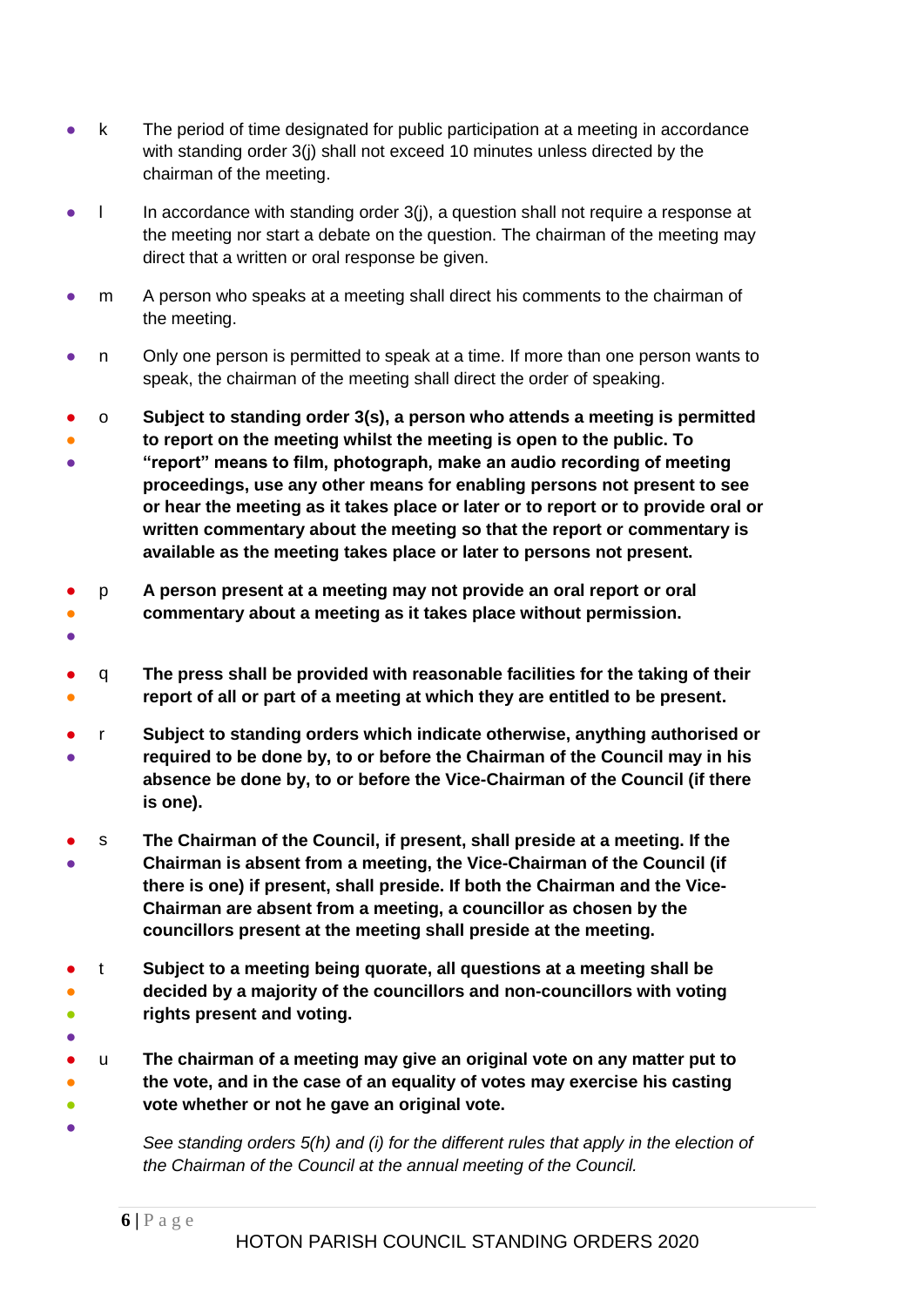- ● v **Unless standing orders provide otherwise, voting on a question shall be by** 
	- **a show of hands.**

or, Members to verbally announce their vote each in turn, or, Pressing a button to record their vote.

LAPCP Regulations 2020 Part 2 Reg 6(a)

**At the request of a councillor, the voting on any question shall be recorded so as to show whether each councillor present and voting gave his vote for or against that question.** Such a request shall be made before moving on to the next item of business on the agenda.

- w The minutes of a meeting shall include an accurate record of the following:
	- i. the time and media used to conduct the meeting;
	- ii. the names of councillors who are present and the names of councillors who are absent;
	- iii. interests that have been declared by councillors and non-councillors with voting rights;
	- iv. the grant of dispensations (if any) to councillors and non-councillors with voting rights;
	- v. whether a councillor or non-councillor with voting rights left the meeting when matters that they held interests in were being considered;
	- vi. if there was a public participation session; and
	- vii. the resolutions made.
- ● ● ● x **A councillor or a non-councillor with voting rights who has a disclosable pecuniary interest or another interest as set out in the Council's code of conduct in a matter being considered at a meeting is subject to statutory limitations or restrictions under the code on his right to participate and vote on that matter.**
- ● y **No business may be transacted at a meeting unless at least one-third of the whole number of members of the Council are present and in no case shall the quorum of a meeting be less than three.**

*See standing order 4d(viii) for the quorum of a committee or sub-committee meeting.* 

- ●  $\bullet$ z **If a meeting is or becomes inquorate no business shall be transacted** and the meeting shall be closed. The business on the agenda for the meeting shall be adjourned to another meeting.
- ●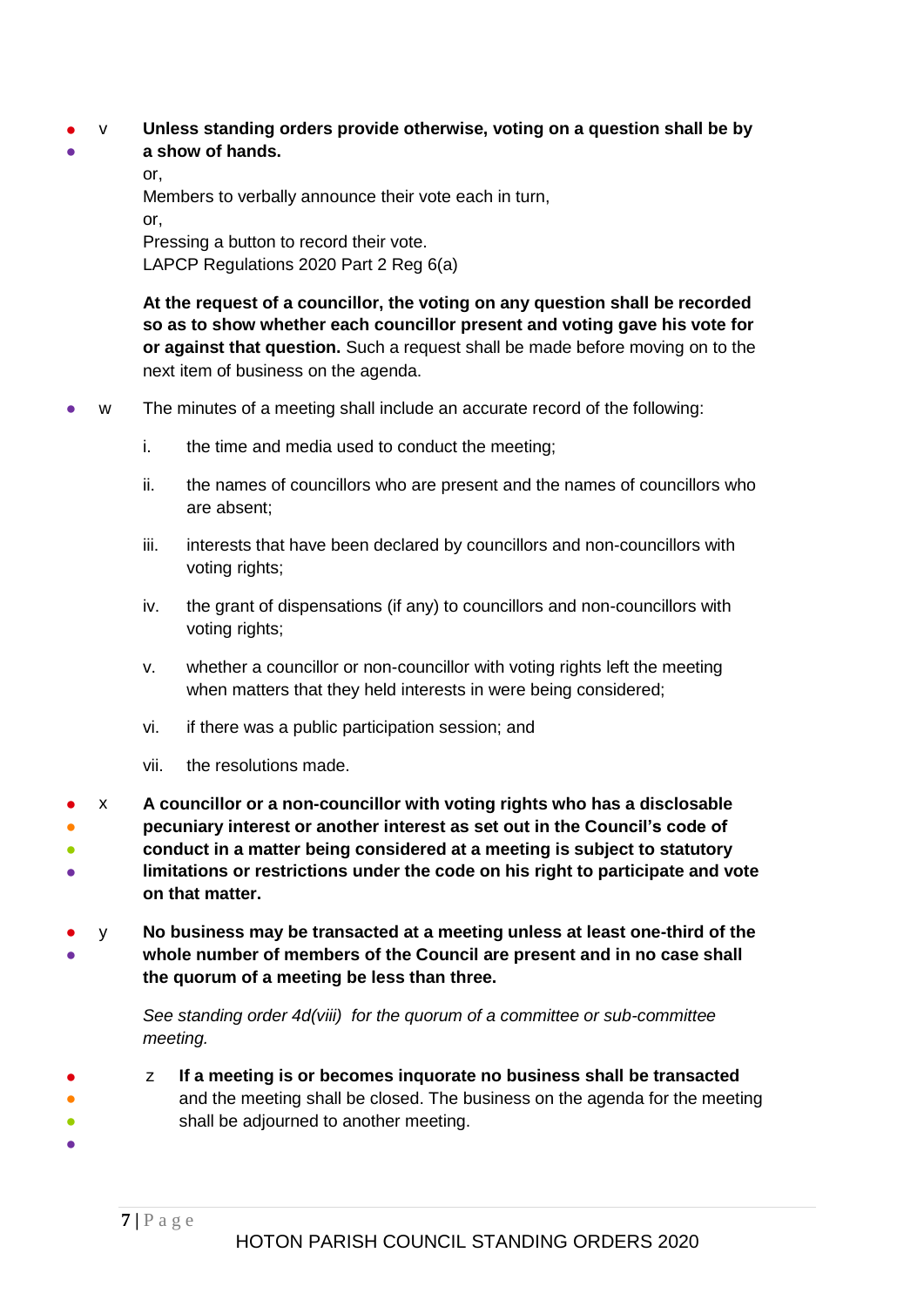• aa A meeting shall not exceed a period of two hours

#### <span id="page-7-0"></span>4. **COMMITTEES AND SUB-COMMITTEES**

- a **Unless the Council determines otherwise, a committee may appoint a subcommittee whose terms of reference and members shall be determined by the committee.**
- b **The members of a committee may include non-councillors unless it is a committee which regulates and controls the finances of the Council.**
- c **Unless the Council determines otherwise, all the members of an advisory committee and a sub-committee of the advisory committee may be noncouncillors.**
- d The Council may appoint standing committees or other committees as may be necessary, and:
	- i. shall determine their terms of reference;
	- ii. shall determine the number and time of the ordinary meetings of a standing committee up until the date of the next annual meeting of the Council;
	- iii. shall permit a committee, other than in respect of the ordinary meetings of a committee, to determine the number and time of its meetings;
	- iv. shall, subject to standing orders 4(b) and (c), appoint and determine the terms of office of members of such a committee;
	- v. may, subject to standing orders 4(b) and (c), appoint and determine the terms of office of the substitute members to a committee whose role is to replace the ordinary members at a meeting of a committee if the ordinary members of the committee confirm to the Proper Officer before the meeting that they are unable to attend;
	- vi. shall, after it has appointed the members of a standing committee, appoint the chairman of the standing committee;
	- vii. shall permit a committee other than a standing committee, to appoint its own chairman at the first meeting of the committee;
	- viii. shall determine the place, notice requirements and quorum for a meeting of a committee and a sub-committee which, in both cases, shall be no less than three;
	- ix. shall determine if the public may participate at a meeting of a committee;
	- x. shall determine if the public and press are permitted to attend the meetings of a sub-committee and also the advance public notice requirements, if any, required for the meetings of a sub-committee;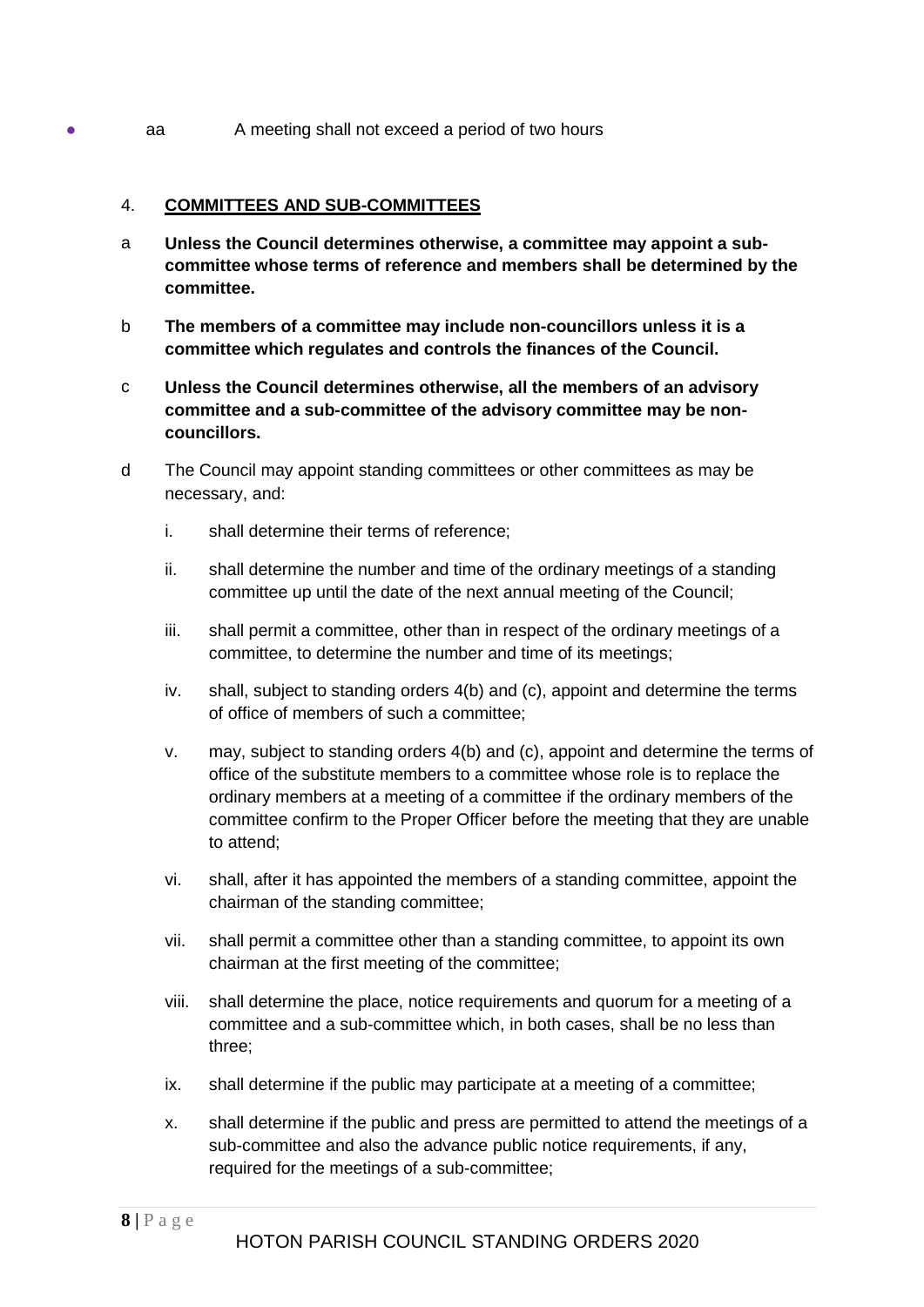- xi. shall determine if the public may participate at a meeting of a sub-committee that they are permitted to attend; and
- xii. may dissolve a committee or a sub-committee.

#### <span id="page-8-0"></span>5. **ORDINARY COUNCIL MEETINGS**

- a **In an election year, the annual meeting of the Council shall be held on or within 14 days following the day on which the councillors elected take office.**
- b **In a year which is not an election year, the annual meeting of the Council shall be held on such day in May as the Council decides. This is now optional and if councils are able to hold this meeting then it should go ahead.** LAPCP Regulations 2020 Part 6 (c)
- c **If no other time is fixed, the annual meeting of the Council shall take place at 6pm.**

**This no longer applies until May 2021** LAPCP Regulations 2020 Part 6 (c)

- d **In addition to the annual meeting of the Council, at least three other ordinary meetings shall be held in each year on such dates and times as the Council decides.**
- e **The first business conducted at the annual meeting of the Council shall be the election of the Chairman and Vice-Chairman (if there is one) of the Council. This no longer applies until May 2021** LAPCP Regulations 2020 Part 6 (c)
- f **The Chairman of the Council, unless he has resigned or becomes disqualified, shall continue in office and preside until his successor is elected at the next annual meeting of the Council.**
- g **The Vice-Chairman of the Council, unless he resigns or becomes disqualified, shall hold office until immediately after the election of the Chairman of the Council at the next annual meeting of the Council.**
- h **In an election year, if the current Chairman of the Council has not been reelected as a member of the Council, he shall preside at the annual meeting until a successor Chairman of the Council has been elected. The current Chairman of the Council shall not have an original vote in respect of the election of the new Chairman of the Council but shall give a casting vote in the case of an equality of votes.**
- i **In an election year, if the current Chairman of the Council has been re-elected as a member of the Council, he shall preside at the annual meeting until a new Chairman of the Council has been elected. He may exercise an original vote in respect of the election of the new Chairman of the Council and shall give a casting vote in the case of an equality of votes.**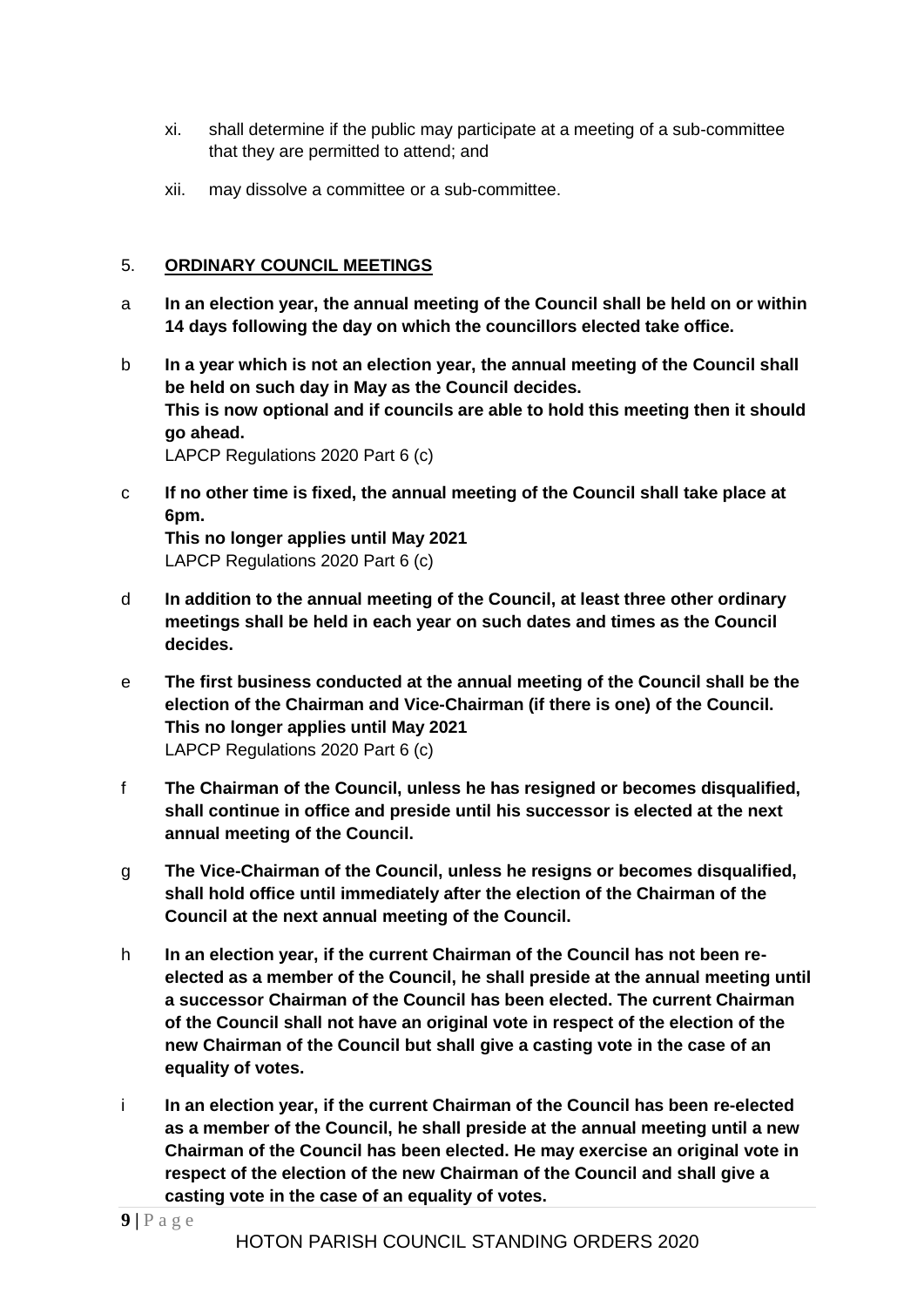- j Following the election of the Chairman of the Council and Vice-Chairman (if there is one) of the Council at the annual meeting, the business shall include:
	- i. **In an election year, delivery by the Chairman of the Council and councillors of their acceptance of office forms unless the Council resolves for this to be done at a later date. In a year which is not an election year, delivery by the Chairman of the Council of his acceptance of office form unless the Council resolves for this to be done at a later date;**
	- ii. Confirmation of the accuracy of the minutes of the last meeting of the Council;
	- iii. Receipt of the minutes of the last meeting of a committee;
	- iv. Consideration of the recommendations made by a committee;
	- v. Review of delegation arrangements to committees, sub-committees, staff and other local authorities;
	- vi. Review of the terms of reference for committees;
	- vii. Appointment of members to existing committees;
	- viii. Appointment of any new committees in accordance with standing order 4;
	- ix. ●Review and adoption of appropriate standing orders and financial regulations;
	- x. Review of arrangements (including legal agreements) with other local authorities, not-for-profit bodies and businesses.
	- xi. Review of representation on or work with external bodies and arrangements for reporting back;
	- xii. In an election year, to make arrangements with a view to the Council becoming eligible to exercise the general power of competence in the future;
	- xiii. ●Review of inventory of land and other assets including buildings and office equipment;
	- xiv. ●Confirmation of arrangements for insurance cover in respect of all insurable risks;
	- xv. ●Review of the Council's and/or staff subscriptions to other bodies;
	- xvi. ●Review of the Council's complaints procedure;
	- xvii.●Review of the Council's policies, procedures and practices in respect of its obligations under freedom of information and data protection legislation (*see also standing orders 11, 20 and 21*);
	- xviii. ●Review of the Council's policy for dealing with the press/media;
		- xix. Review of the Council's employment policies and procedures;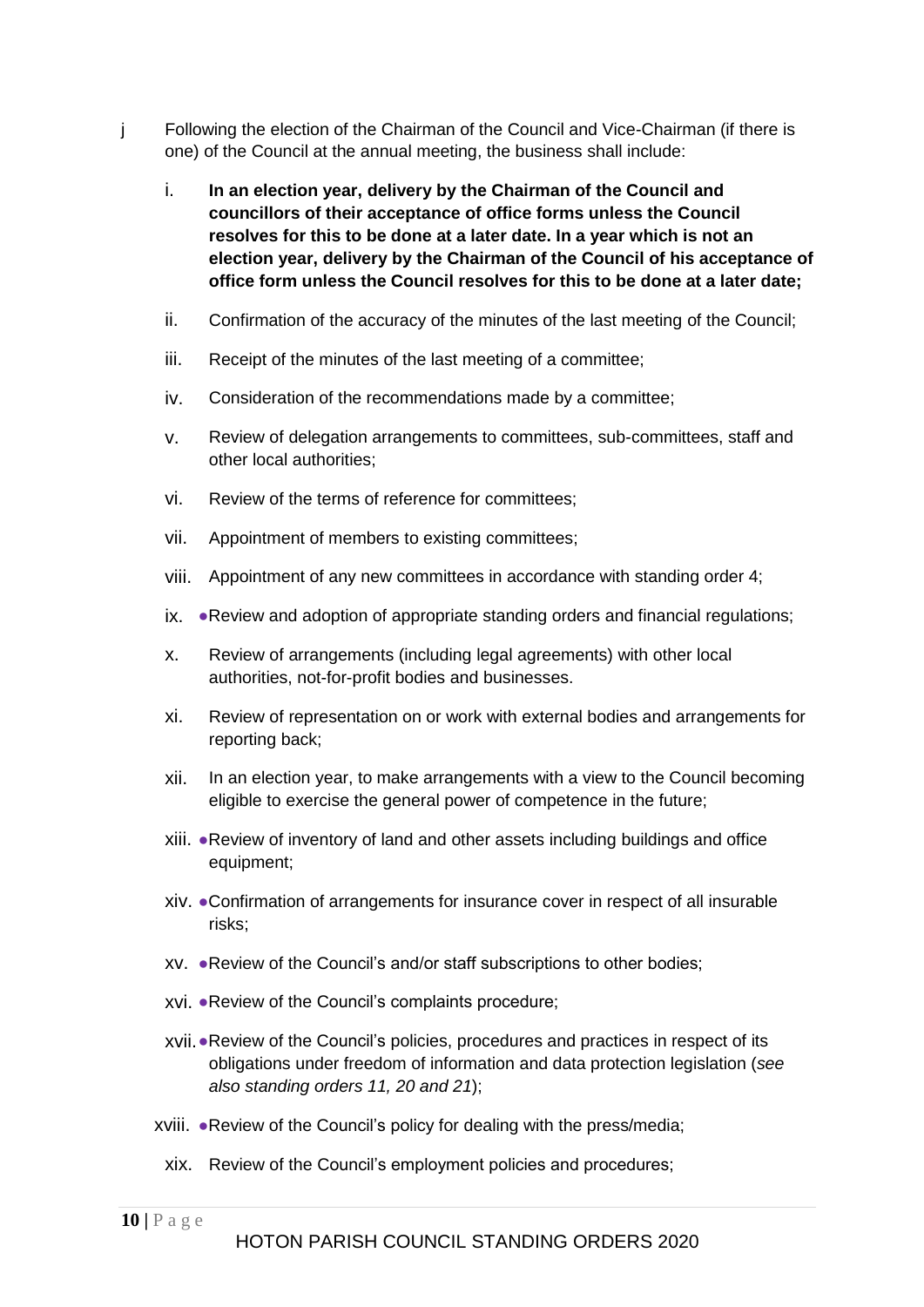- xx. ●Review of the Council's expenditure incurred under s.137 of the Local Government Act 1972 or the general power of competence.
- xxi. ●Determining the time and choice of media of ordinary meetings of the Council up to and including the next annual meeting of the Council.

#### <span id="page-10-0"></span>6. **EXTRAORDINARY MEETINGS OF THE COUNCIL, COMMITTEES AND SUB-COMMITTEES**

- a **The Chairman of the Council may convene an extraordinary meeting of the Council at any time.**
- b **If the Chairman of the Council does not call an extraordinary meeting of the Council within seven days of having been requested in writing to do so by two councillors, any two councillors may convene an extraordinary meeting of the Council. The public notice giving the time, place and agenda for such a meeting shall be signed** electronically **by the two councillors.**
- c The chairman of a committee [or a sub-committee] may convene an extraordinary meeting of the committee [or the sub-committee] at any time.

## <span id="page-10-1"></span>7. ●**PREVIOUS RESOLUTIONS**

- a A resolution shall not be reversed within six months except either by a special motion, which requires written notice by at least three councillors to be given to the Proper Officer in accordance with standing order 9, or by a motion moved in pursuance of the recommendation of a committee or a sub-committee.
- b When a motion moved pursuant to standing order 7(a) has been disposed of, no similar motion may be moved for a further six months.

#### <span id="page-10-2"></span>8. ●**VOTING ON APPOINTMENTS**

a Where more than two persons have been nominated for a position to be filled by the Council and none of those persons has received an absolute majority of votes in their favour, the name of the person having the least number of votes shall be struck off the list and a fresh vote taken. This process shall continue until a majority of votes is given in favour of one person. A tie in votes may be settled by the casting vote exercisable by the chairman of the meeting.

#### <span id="page-10-3"></span>9. ●**MOTIONS FOR A MEETING THAT REQUIRE WRITTEN NOTICE TO BE GIVEN TO THE PROPER OFFICER**

a A motion shall relate to the responsibilities of the meeting for which it is tabled and in any event shall relate to the performance of the Council's statutory functions, powers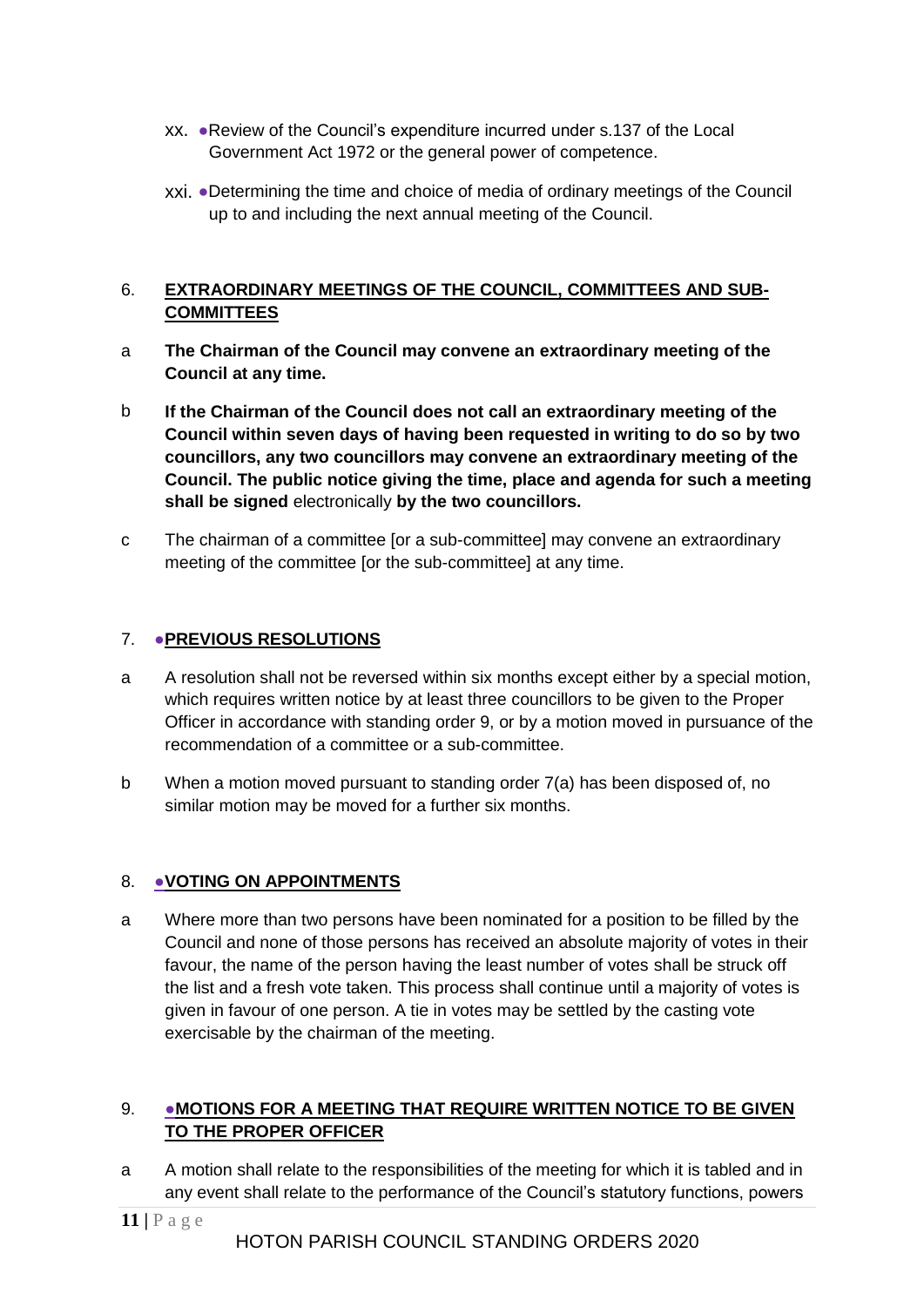and obligations or an issue which specifically affects the Council's area or its residents.

- b No motion may be moved at a meeting unless it is on the agenda and the mover has given written notice of its wording to the Proper Officer at least seven clear days before the meeting. Clear days do not include the day of the notice or the day of the meeting.
- c The Proper Officer may, before including a motion on the agenda received in accordance with standing order 9(b), correct obvious grammatical or typographical errors in the wording of the motion.
- d If the Proper Officer considers the wording of a motion received in accordance with standing order 9(b) is not clear in meaning, the motion shall be rejected until the mover of the motion resubmits it, so that it can be understood, in writing, to the Proper Officer at least seven clear days before the meeting.
- e If the wording or subject of a proposed motion is considered improper, the Proper Officer shall consult with the chairman of the forthcoming meeting or, as the case may be, the councillors who have convened the meeting, to consider whether the motion shall be included in the agenda or rejected.
- f The decision of the Proper Officer as to whether or not to include the motion on the agenda shall be final.
- g Motions received shall be recorded and numbered in the order that they are received.
- h Motions rejected shall be recorded with an explanation by the Proper Officer of the reason for rejection.

#### <span id="page-11-0"></span>10. ●**MOTIONS AT A MEETING THAT DO NOT REQUIRE WRITTEN NOTICE**

- a The following motions may be moved at a meeting without written notice to the Proper Officer:
	- i. to correct an inaccuracy in the draft minutes of a meeting;
	- ii. to move to a vote;
	- iii. to defer consideration of a motion;
	- iv. to refer a motion to a particular committee or sub-committee;
	- v. to appoint a person to preside at a meeting;
	- vi. to change the order of business on the agenda;
	- vii. to proceed to the next business on the agenda;
	- viii. to require a written report;
	- ix. to appoint a committee or sub-committee and their members;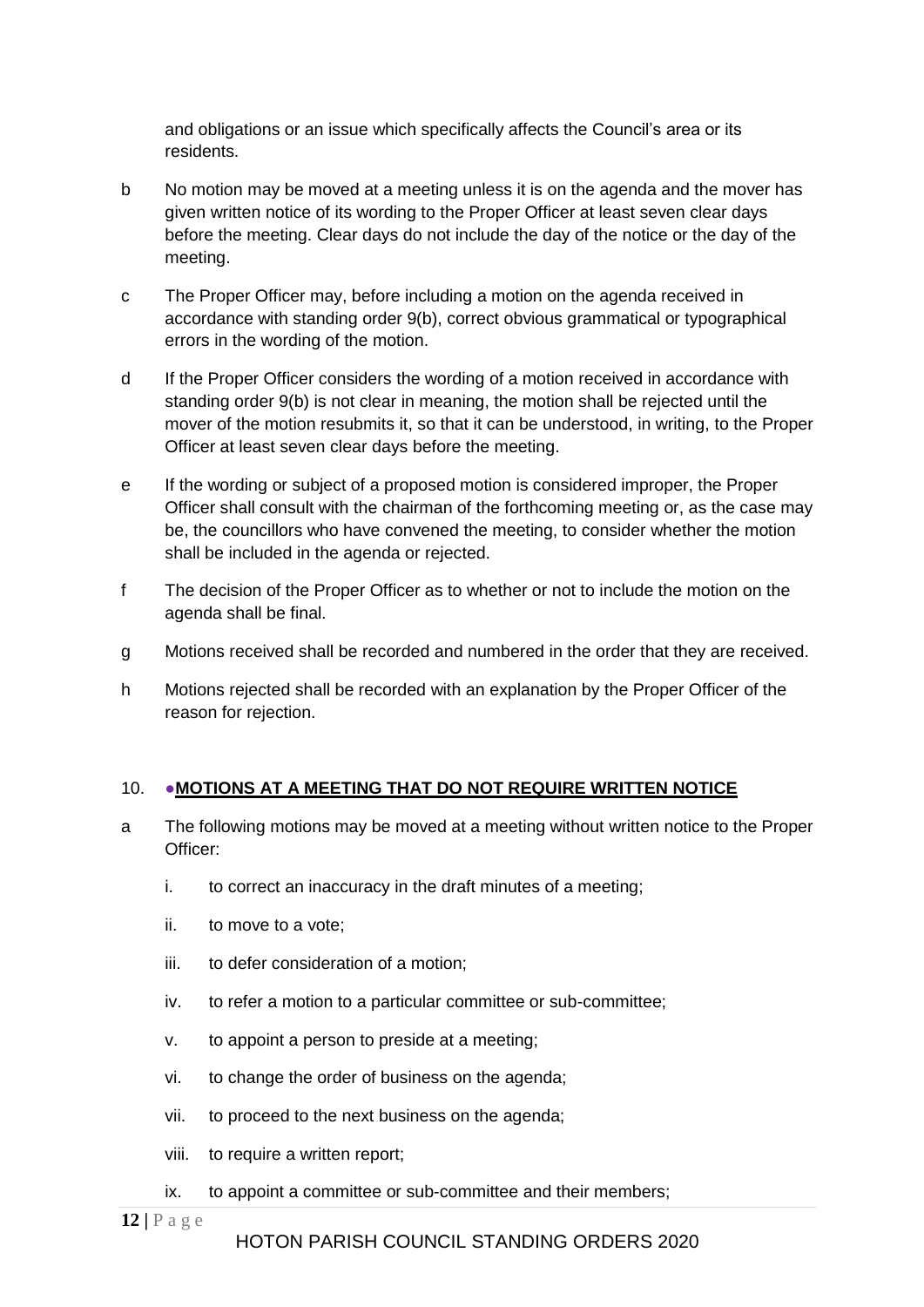- x. to extend the time limits for speaking;
- xi. to exclude the press and public from a meeting in respect of confidential or other information which is prejudicial to the public interest;
- xii. to not hear further from a councillor or a member of the public;
- xiii. to exclude a councillor or member of the public for disorderly conduct;
- xiv. to temporarily suspend the meeting;
- xv. to suspend a particular standing order (unless it reflects mandatory statutory or legal requirements);
- xvi. to adjourn the meeting; or
- xvii. to close the meeting.

#### <span id="page-12-0"></span>11. ●**MANAGEMENT OF INFORMATION**

*See also standing order 20.*

- a **The Council shall have in place and keep under review, technical and organisational measures to keep secure information (including personal data) which it holds in paper and electronic form. Such arrangements shall include deciding who has access to personal data and encryption of personal data.**
- b **The Council shall have in place, and keep under review, policies for the retention and safe destruction of all information (including personal data) which it holds in paper and electronic form. The Council's retention policy shall confirm the period for which information (including personal data) shall be retained or if this is not possible the criteria used to determine that period (e.g. the Limitation Act 1980).**
- c **The agenda, papers that support the agenda and the minutes of a meeting shall not disclose or otherwise undermine confidential information or personal data without legal justification.**
- d **Councillors, staff, the Council's contractors and agents shall not disclose confidential information or personal data without legal justification.**

#### <span id="page-12-1"></span>12. **DRAFT MINUTES**

Full Council meetings Committee meetings Sub-committee meetings **•** Remote Meetings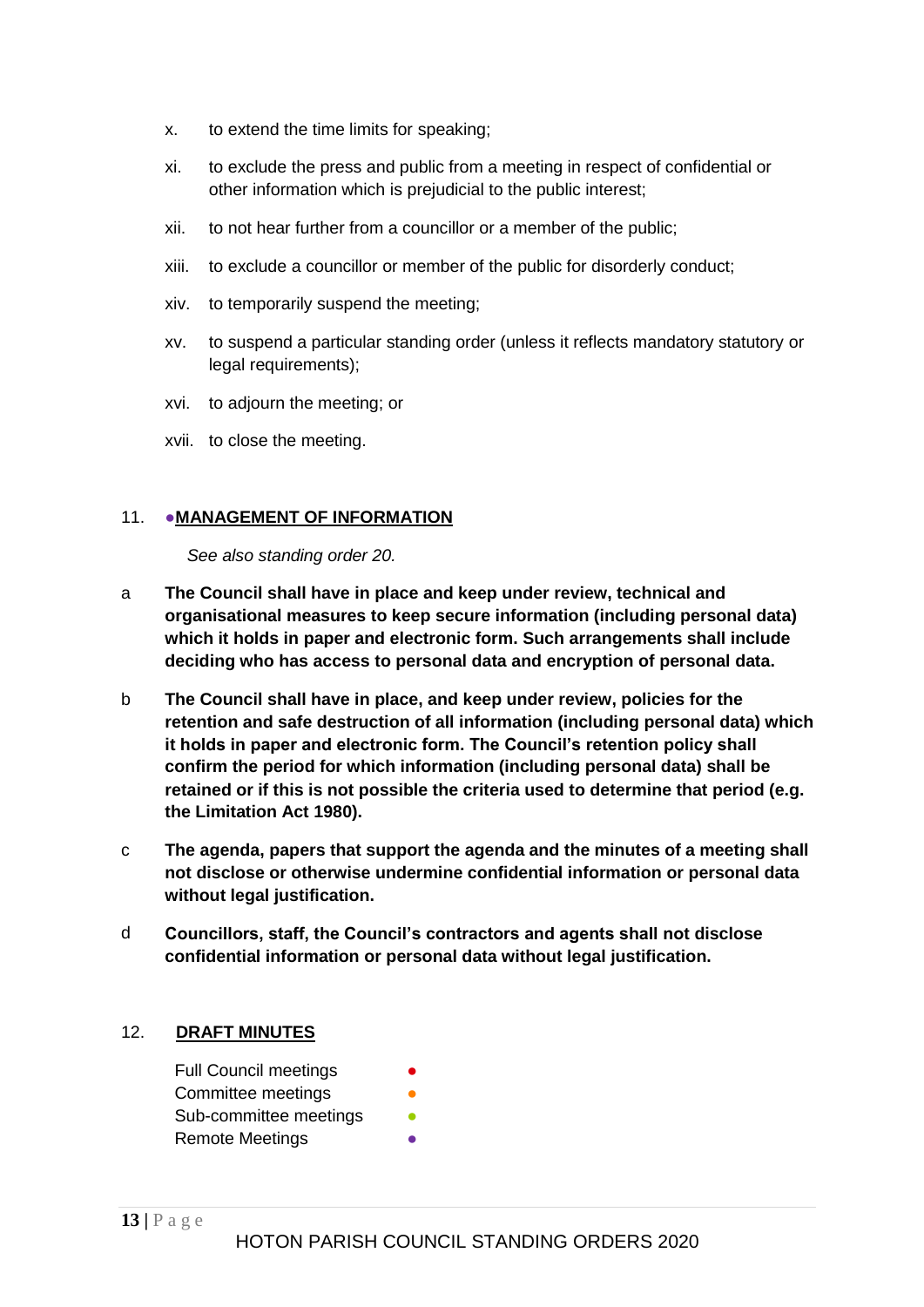- a ●If the draft minutes of a preceding meeting have been served on councillors with the agenda to attend the meeting at which they are due to be approved for accuracy, they shall be taken as read.
- b There shall be no discussion about the draft minutes of a preceding meeting except in relation to their accuracy. A motion to correct an inaccuracy in the draft minutes shall be moved in accordance with standing order 10(a)(i).
- c The accuracy of draft minutes, including any amendment(s) made to them, shall be confirmed by resolution and shall be signed by the chairman of the Council and stand as an accurate record of the meeting to which the minutes relate.
- d If the chairman of the meeting does not consider the minutes to be an accurate record of the meeting to which they relate, he shall sign the minutes and include a paragraph in the following terms or to the same effect.
- e "The chairman of this meeting does not believe that the minutes of the meeting of the ( ) held on [date] in respect of ( ) were a correct record but his view was not upheld by the meeting and the minutes are confirmed as an accurate record of the proceedings."
- ● ● ● f **If the Council's gross annual income or expenditure (whichever is higher) does not exceed £25,000, it shall publish draft minutes on a website which is publicly accessible and free of charge not later than one month after the meeting has taken place.**
	- g ●Subject to the publication of draft minutes in accordance with standing order 12(e) and standing order 20(a) and following a resolution which confirms the accuracy of the minutes of a meeting, the draft minutes or recordings of the meeting for which approved minutes exist shall be destroyed.

## <span id="page-13-0"></span>**13**● **CODE OF CONDUCT AND DISPENSATIONS**

*See also standing order 3(u).*

- a All councillors and non-councillors with voting rights shall observe the code of conduct adopted by the Council.
- b Unless he has been granted a dispensation, a councillor or non-councillor with voting rights shall withdraw from a meeting when it is considering a matter in which he has a disclosable pecuniary interest. He may return to the meeting after, it has considered the matter in which he had the interest.
- c Unless he has been granted a dispensation, a councillor or non-councillor with voting rights shall withdraw from a meeting when it is considering a matter in which he has another interest if so required by the Council's code of conduct. He may return to the meeting after it has considered the matter in which he had the interest.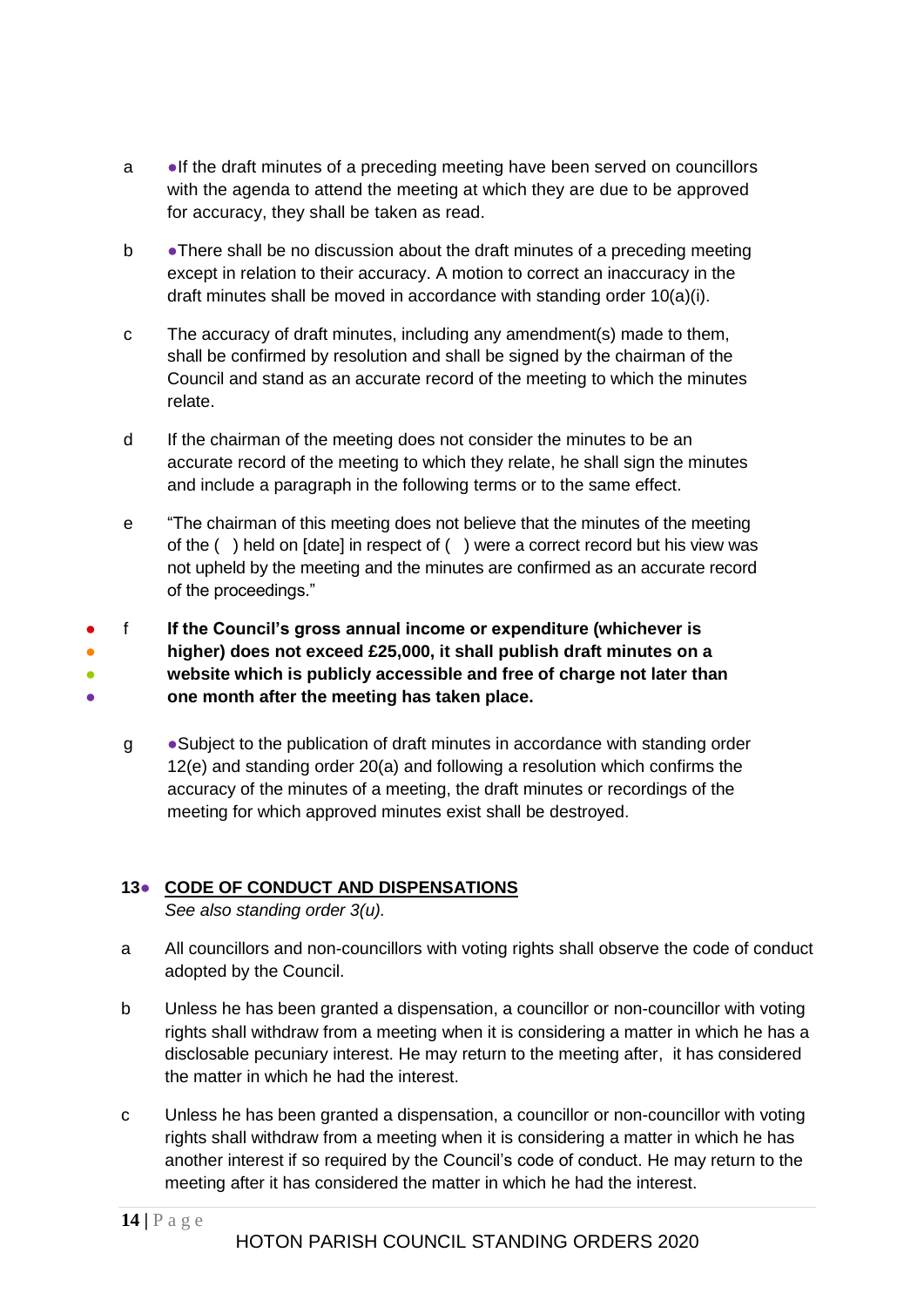- d **Dispensation requests shall be in writing and submitted to the Proper Officer** as soon as possible before the meeting, or failing that, at the start of the meeting for which the dispensation is required.
- e A decision as to whether to grant a dispensation shall be made by the Proper Officer and that decision is final.
- f A dispensation request shall confirm:
	- i. the description and the nature of the disclosable pecuniary interest or other interest to which the request for the dispensation relates;
	- ii. whether the dispensation is required to participate at a meeting in a discussion only or a discussion and a vote;
	- iii. the date of the meeting or the period (not exceeding four years) for which the dispensation is sought; and
	- iv. an explanation as to why the dispensation is sought.
- g Subject to standing orders 13(d) and (f), a dispensation request shall be considered by the Proper Officer before the meeting or, if this is not possible, at the start of the meeting for which the dispensation is required..
- **h A dispensation may be granted in accordance with standing order 13(e) if having regard to all relevant circumstances any of the following apply:**
	- **i. without the dispensation the number of persons prohibited from participating in the particular business would be so great a proportion of the meeting transacting the business as to impede the transaction of the business;**
	- **ii. granting the dispensation is in the interests of persons living in the Council's area; or**
	- **iii. it is otherwise appropriate to grant a dispensation.**

## <span id="page-14-0"></span>**14** ● **CODE OF CONDUCT COMPLAINTS**

- a Upon notification by the District or Unitary Council that it is dealing with a complaint that a councillor or non-councillor with voting rights has breached the Council's code of conduct, the Proper Officer shall, subject to standing order 11, report this to the Council.
- b Where the notification in standing order 14(a) relates to a complaint made by the Proper Officer, the Proper Officer shall notify the Chairman of Council of this fact, and the Chairman shall nominate another staff member to assume the duties of the Proper Officer in relation to the complaint until it has been determined and the Council has agreed what action, if any, to take in accordance with standing order 14(d).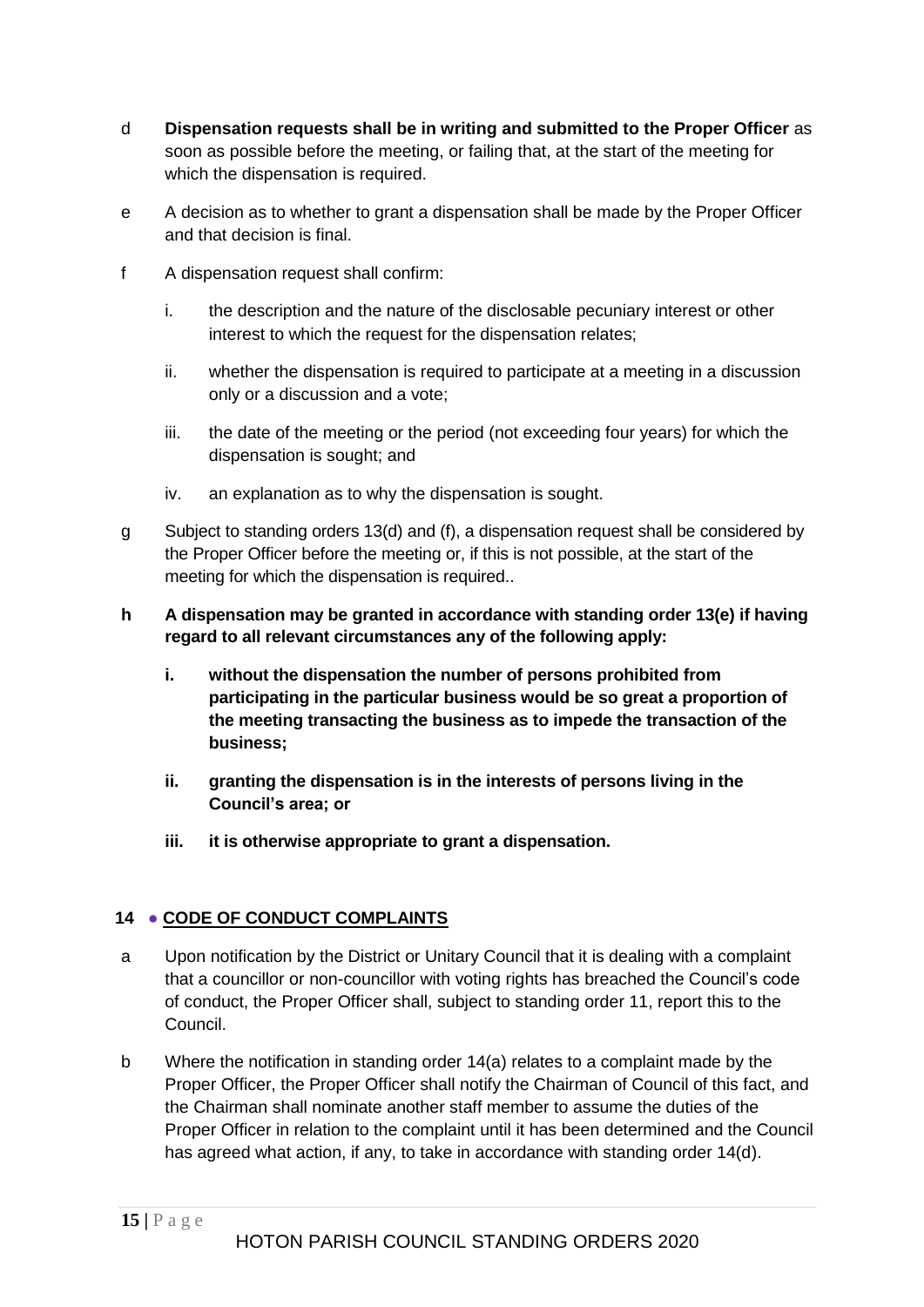- c The Council may:
	- i. provide information or evidence where such disclosure is necessary to investigate the complaint or is a legal requirement;
	- ii. seek information relevant to the complaint from the person or body with statutory responsibility for investigation of the matter;
- <span id="page-15-0"></span>d **Upon notification by the District or Unitary Council that a councillor or noncouncillor with voting rights has breached the Council's code of conduct, the Council shall consider what, if any, action to take against him. Such action excludes disqualification or suspension from office.**

#### **15** ● **PROPER OFFICER**

- a The Proper Officer shall be either (i) the clerk or (ii) other staff member(s) nominated by the Council to undertake the work of the Proper Officer when the Proper Officer is absent.
- b The Proper Officer shall:
	- i. **at least three clear days before a meeting of the council, a committee** or a sub-committee**,**
		- **serve on councillors by delivery or post at their residences or by email authenticated in such manner as the Proper Officer thinks fit, a signed summons confirming the time, and instructions how to link to the remote meeting the agenda and,**
		- **Provide, in a conspicuous place or or publishing on the Council's website public notice of the time, place and agenda.** LAPCP Regulations 2020 Part 1 Reg 13 (a)

*See standing order 3(b) for the meaning of clear days for a meeting of a full council and standing order 3(c) for the meaning of clear days for a meeting of a committee;*

- ii. subject to standing order 9, include on the agenda all motions in the order received unless a councillor has given written notice at least ( ) days before the meeting confirming his withdrawal of it;
- iii. **convene a meeting of the Council for the election of a new Chairman of the Council, occasioned by a casual vacancy in his office;**
- iv. **facilitate inspection of the minute book by local government electors;**
- v. **receive and retain copies of byelaws made by other local authorities;**
- vi. hold acceptance of office forms from councillors;
- vii. hold a copy of every councillor's register of interests;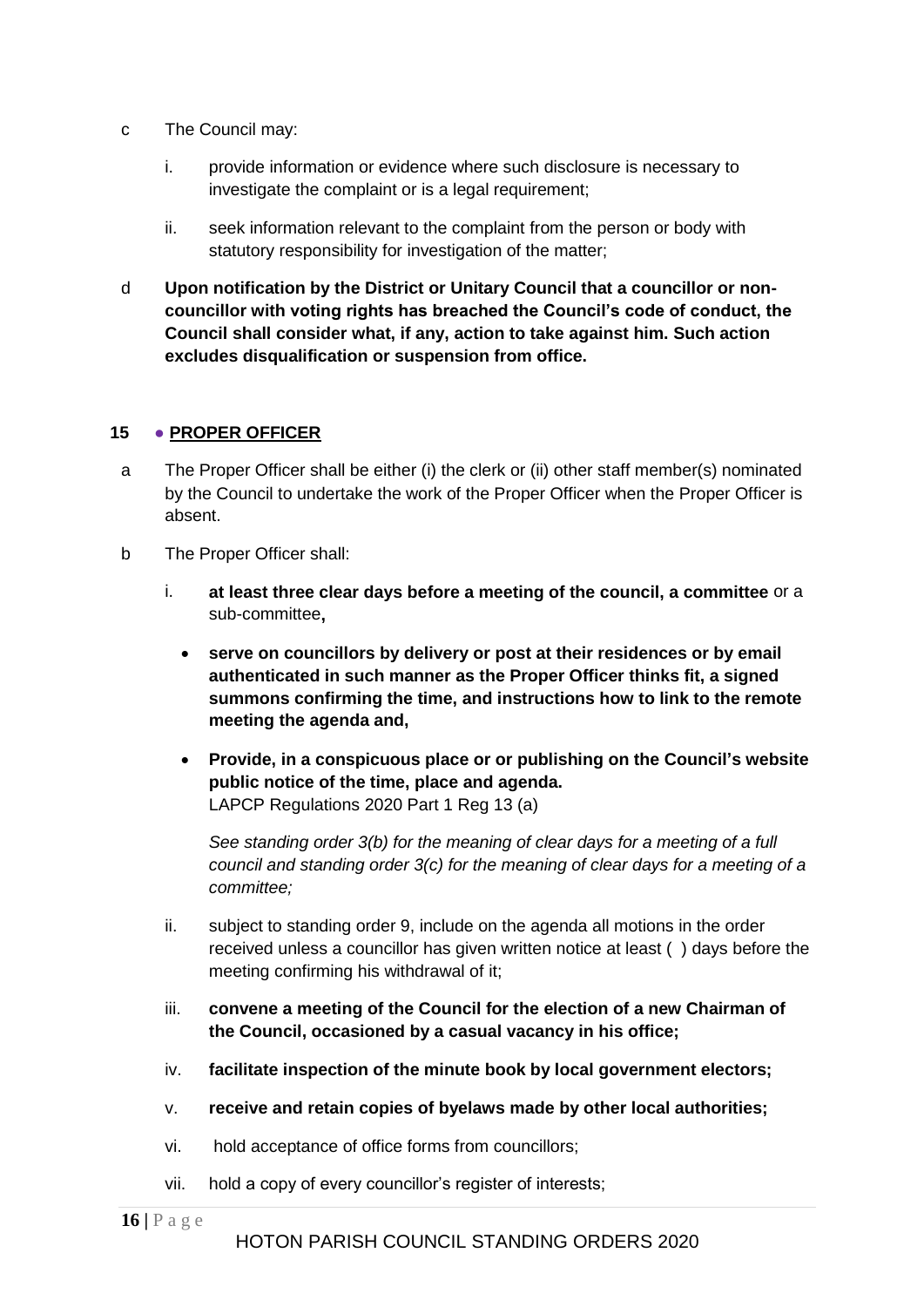- viii. assist with responding to requests made under freedom of information legislation and rights exercisable under data protection legislation, in accordance with the Council's relevant policies and procedures;
- ix. liaise, as appropriate, with the Council's Data Protection Officer (if there is one);
- x. receive and send general correspondence and notices on behalf of the Council except where there is a resolution to the contrary;
- xi. assist in the organisation of, storage of, access to, security of and destruction of information held by the Council in paper and electronic form subject to the requirements of data protection and freedom of information legislation and other legitimate requirements (e.g. the Limitation Act 1980);
- xii. arrange for legal deeds to be executed; (*see also standing order 23);*
- xiii. arrange or manage the prompt authorisation, approval, and instruction regarding any payments to be made by the Council in accordance with its financial regulations;
- xiv. record every planning application notified to the Council and the Council's response to the local planning authority in a book for such purpose;
- xv. refer a planning application received by the Council to the Chairman or in his absence the Vice-Chairman of the Council within two working days of receipt to facilitate an extraordinary meeting if the nature of a planning application requires consideration before the next ordinary meeting of the Council; and
- xvi. manage access to information about the Council via the publication scheme;

## <span id="page-16-0"></span>**16** ●**RESPONSIBLE FINANCIAL OFFICER**

a The Council shall appoint appropriate staff member(s) to undertake the work of the Responsible Financial Officer when the Responsible Financial Officer is absent.

## <span id="page-16-1"></span>**17** ●**ACCOUNTS AND ACCOUNTING STATEMENTS**

- a "Proper practices" in standing orders refer to the most recent version of "Governance and Accountability for Local Councils – a Practitioners' Guide".
- b All payments by the Council shall be authorised, approved and paid in accordance with the law, proper practices and the Council's financial regulations.
- c The Responsible Financial Officer shall supply to each councillor as soon as practicable after 30 June, 30 September and 31 December in each year a statement to summarise: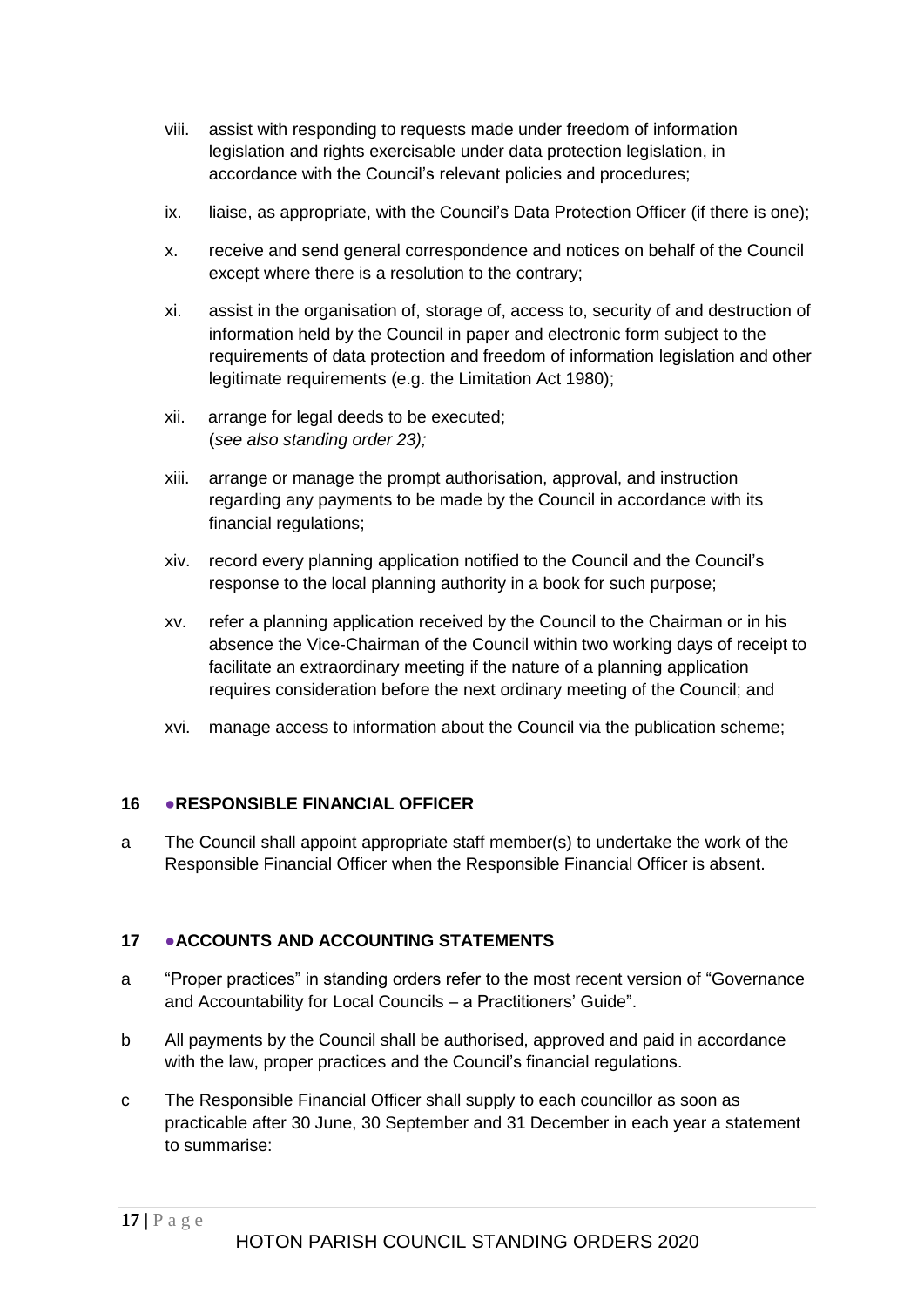- i. the Council's receipts and payments (or income and expenditure) for each quarter;
- ii. the Council's aggregate receipts and payments (or income and expenditure) for the year to date;
- iii. the balances held at the end of the quarter being reported and

which includes a comparison with the budget for the financial year and highlights any actual or potential overspends.

- d As soon as possible after the financial year end at 31 March, the Responsible Financial Officer shall provide:
	- i. each councillor with a statement summarising the Council's receipts and payments (or income and expenditure) for the last quarter and the year to date for information; and
	- ii. to the Council the accounting statements for the year in the form of Section 2 of the annual governance and accountability return, as required by proper practices, for consideration and approval.
- e The year-end accounting statements shall be prepared in accordance with proper practices and apply the form of accounts determined by the Council (receipts and payments, or income and expenditure) for the year to 31 March. A completed draft annual governance and accountability return shall be presented to all councillors at least 14 days prior to anticipated approval by the Council. The annual governance and accountability return of the Council, which is subject to external audit, including the annual governance statement, shall be presented to the Council for consideration and formal approval before 31st August.

## <span id="page-17-0"></span>**18 ●FINANCIAL CONTROLS AND PROCUREMENT**

- a. The Council shall consider and approve financial regulations drawn up by the Responsible Financial Officer, which shall include detailed arrangements in respect of the following:
	- i. the keeping of accounting records and systems of internal controls;
	- ii. the assessment and management of financial risks faced by the Council;
	- iii. the work of the independent internal auditor in accordance with proper practices and the receipt of regular reports from the internal auditor, which shall be required at least annually;
	- iv. the inspection and copying by councillors and local electors of the Council's accounts and/or orders of payments; and
	- v. whether contracts with an estimated value below **£25,000** due to special circumstances are exempt from a tendering process or procurement exercise.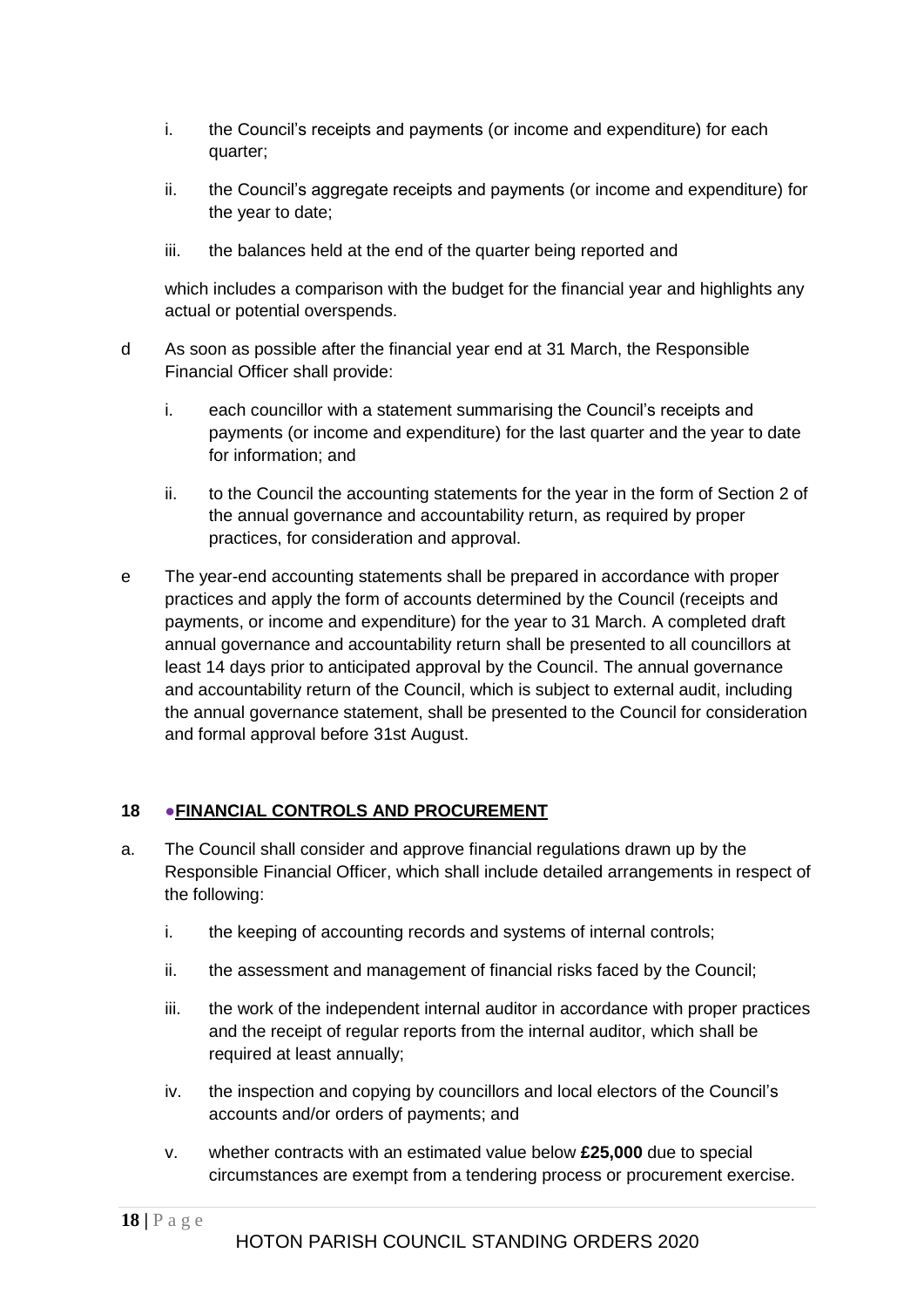- b. Financial regulations shall be reviewed regularly and at least annually for fitness of purpose.
- c. **A public contract regulated by the Public Contracts Regulations 2015 with an estimated value in excess of £25,000 but less than the relevant thresholds in standing order 18(f) is subject to Regulations 109-114 of the Public Contracts Regulations 2015 which include a requirement on the Council to advertise the contract opportunity on the Contracts Finder website regardless of what other means it uses to advertise the opportunity unless it proposes to use an existing list of approved suppliers (framework agreement).**
- d. Subject to additional requirements in the financial regulations of the Council, the tender process for contracts for the supply of goods, materials, services or the execution of works shall include, as a minimum, the following steps:
	- i. a specification for the goods, materials, services or the execution of works shall be drawn up;
	- ii. an invitation to tender shall be drawn up to confirm (i) the Council's specification (ii) the time, date and address for the submission of tenders (iii) the date of the Council's written response to the tender and (iv) the prohibition on prospective contractors contacting councillors or staff to encourage or support their tender outside the prescribed process;
	- iii. the invitation to tender shall be advertised in a local newspaper and in any other manner that is appropriate;
	- iv. tenders are to be submitted in writing in a sealed marked envelope addressed to the Proper Officer;
	- v. tenders shall be opened by the Proper Officer in the presence of at least one councillor after the deadline for submission of tenders has passed;
	- vi. tenders are to be reported to and considered by the appropriate meeting of the Council or a committee or sub-committee with delegated responsibility.
- e. Neither the Council, nor a committee or a sub-committee with delegated responsibility for considering tenders, is bound to accept the lowest value tender.
- f. **A public contract regulated by the Public Contracts Regulations 2015 with an estimated value in excess of £181,302 for a public service or supply contract or in excess of £4,551,413 for a public works contract (or other thresholds determined by the European Commission every two years and published in the Official Journal of the European Union (OJEU)) shall comply with the relevant procurement procedures and other requirements in the Public Contracts Regulations 2015 which include advertising the contract opportunity on the Contracts Finder website and in OJEU.**
- g. **A public contract in connection with the supply of gas, heat, electricity, drinking water, transport services, or postal services to the public; or the provision of a port or airport; or the exploration for or extraction of gas, oil or**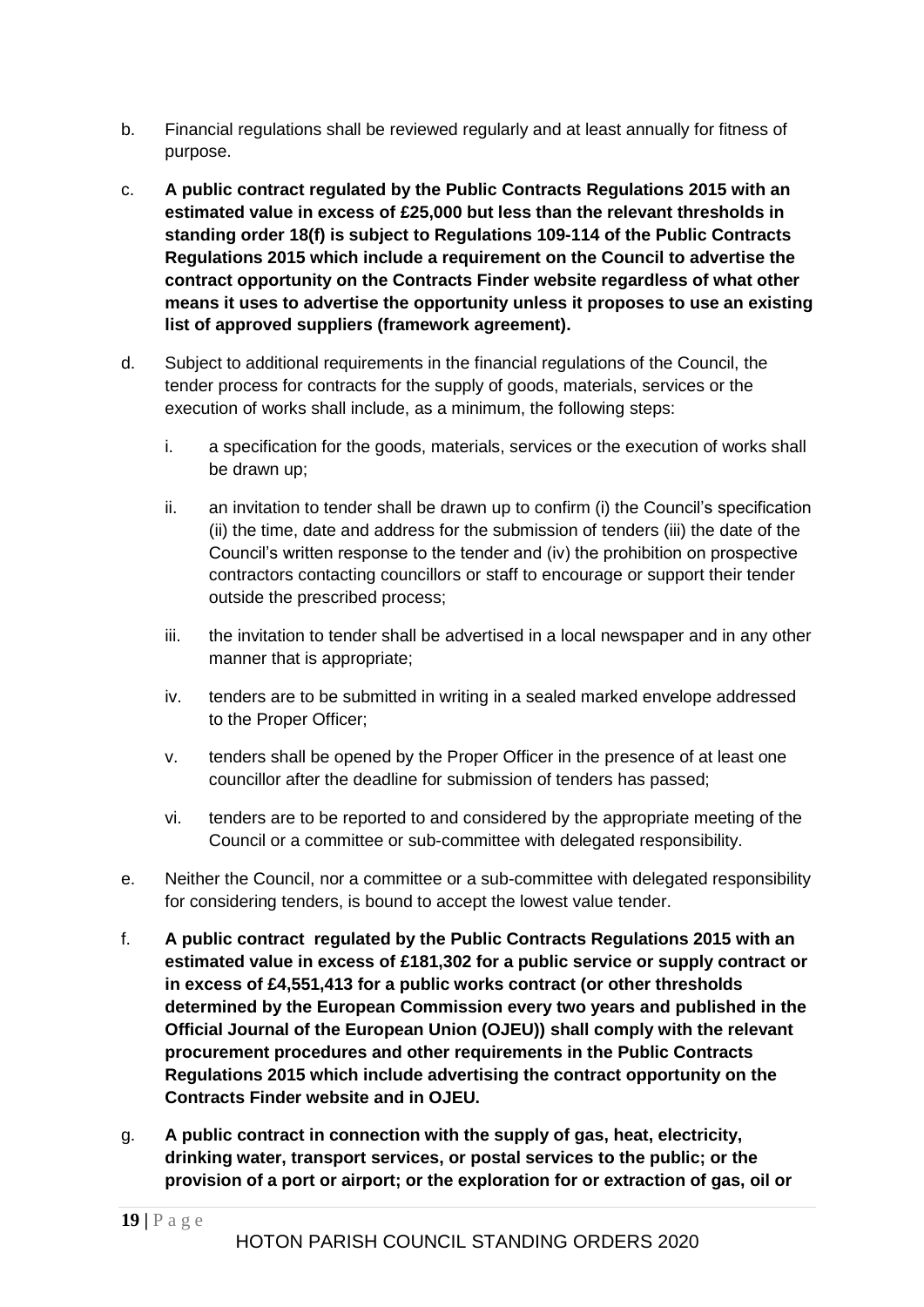**solid fuel with an estimated value in excess of £363,424 for a supply, services or design contract; or in excess of £4,551,413 for a works contract; or £820,370 for a social and other specific services contract (or other thresholds determined by the European Commission every two years and published in OJEU) shall comply with the relevant procurement procedures and other requirements in the Utilities Contracts Regulations 2016.**

## <span id="page-19-0"></span>**19 HANDLING STAFF MATTERS**

- a A matter personal to a member of staff that is being considered by a meeting of Council is subject to standing order 11.
- b Subject to the Council's policy regarding absences from work, the Council's most senior member of staff shall notify the chairman or, if he is not available, the vicechairman of absence occasioned by illness or other reason and that person shall report such absence at its next meeting.
- c The chairman shall upon a resolution conduct a review of the performance and annual appraisal of the work of the [employee's job title]. The reviews and appraisal shall be reported in writing and are subject to approval by resolution.
- d Subject to the Council's policy regarding the handling of grievance matters, the Council's most senior member of staff (or other members of staff) shall contact the chairman or, in his absence, the vice-chairman in respect of an informal or formal grievance matter, and this matter shall be reported back and progressed by resolution.
- e Subject to the Council's policy regarding the handling of grievance matters, if an informal or formal grievance matter raised by [the member of staff's job title] relates to the chairman or vice-chairman, this shall be communicated to another member of the council which shall be reported back and progressed by resolution.
- f Any persons responsible for all or part of the management of staff shall treat as confidential the written records of all meetings relating to their performance, capabilities, grievance or disciplinary matters.
- g In accordance with standing order 11(a), persons with line management responsibilities shall have access to staff records referred to in standing order 19(f).

## <span id="page-19-1"></span>**20 RESPONSIBILITIES TO PROVIDE INFORMATION**

*See also standing order 21.*

- a **In accordance with freedom of information legislation, the Council shall publish information in accordance with its publication scheme and respond to requests for information held by the Council.**
- b. **The Council shall publish information in accordance with the requirements of the Smaller Authorities (Transparency Requirements) (England) Regulations 2015.**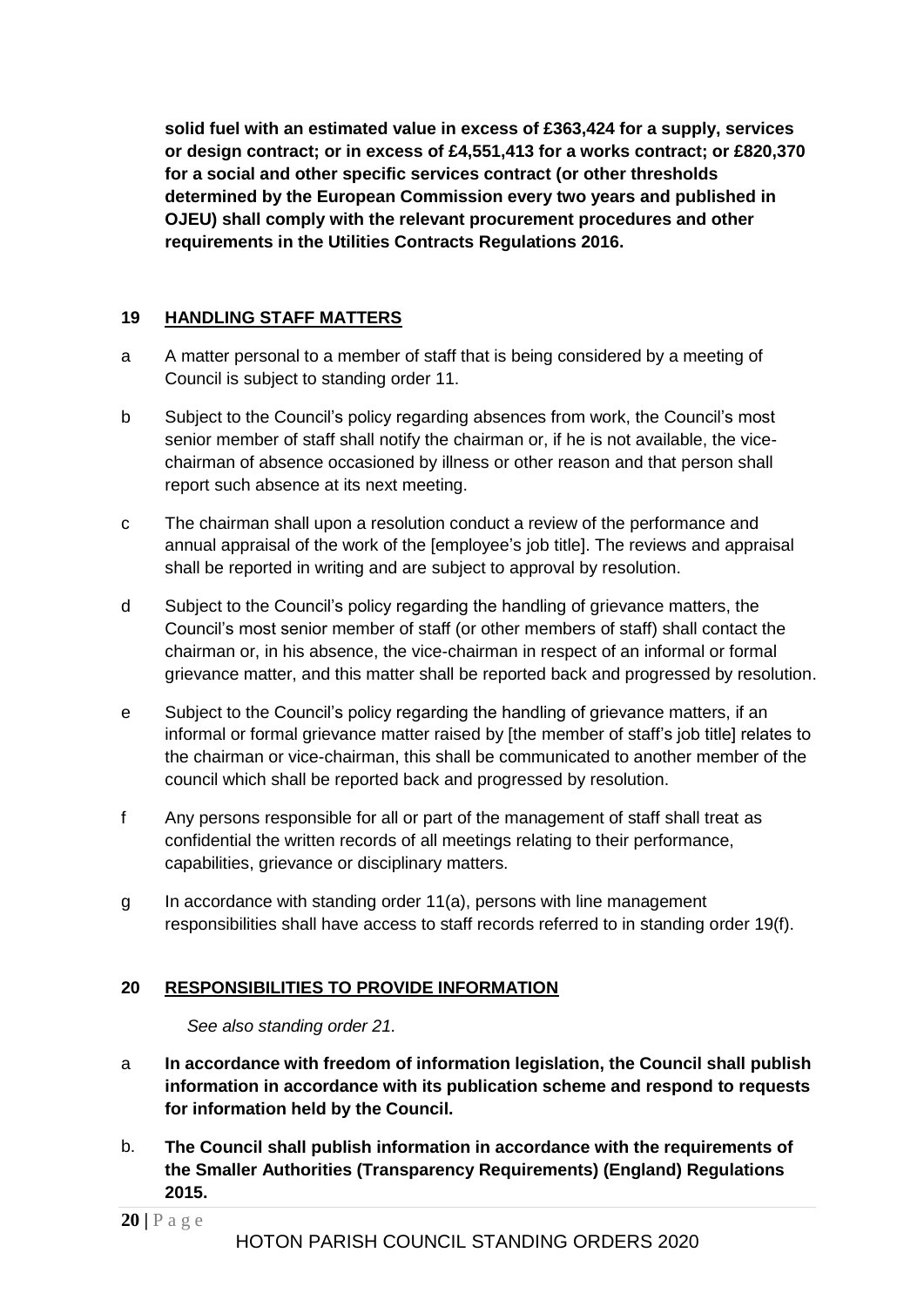#### <span id="page-20-0"></span>**21 RESPONSIBILITIES UNDER DATA PROTECTION LEGISLATION**  (Below is not an exclusive list). *See also standing order 11.*

- a The Council may appoint a Data Protection Officer.
- b **The Council shall have policies and procedures in place to respond to an individual exercising statutory rights concerning his personal data.**
- c **The Council shall have a written policy in place for responding to and managing a personal data breach.**
- d **The Council shall keep a record of all personal data breaches comprising the facts relating to the personal data breach, its effects and the remedial action taken.**
- e **The Council shall ensure that information communicated in its privacy notice(s) is in an easily accessible and available form and kept up to date.**
- f **The Council shall maintain a written record of its processing activities.**

#### <span id="page-20-1"></span>**22. RELATIONS WITH THE PRESS/MEDIA**

a Requests from the press or other media for an oral or written comment or statement from the Council, its councillors or staff shall be handled in accordance with the Council's policy in respect of dealing with the press and/or other media.

#### <span id="page-20-2"></span>**23 EXECUTION AND SEALING OF LEGAL DEEDS**

*See also standing orders 15(b)(xii) and (xvii).*

- a A legal deed shall not be executed on behalf of the Council unless authorised by a resolution.
- b **Subject to standing order 23(a), any two councillors may sign, on behalf of the Council, any deed required by law and the Proper Officer shall witness their signatures.**

#### <span id="page-20-3"></span>**24 COMMUNICATING WITH DISTRICT AND COUNTY OR UNITARY COUNCILLORS**

- a An invitation to attend a meeting of the Council shall be sent, together with the agenda, to the ward councillors of the District and County Council representing the area of the Council.
- b Unless the Council determines otherwise, a copy of each letter sent to the District and County Council shall be sent to the ward councillor representing the area of the Council.